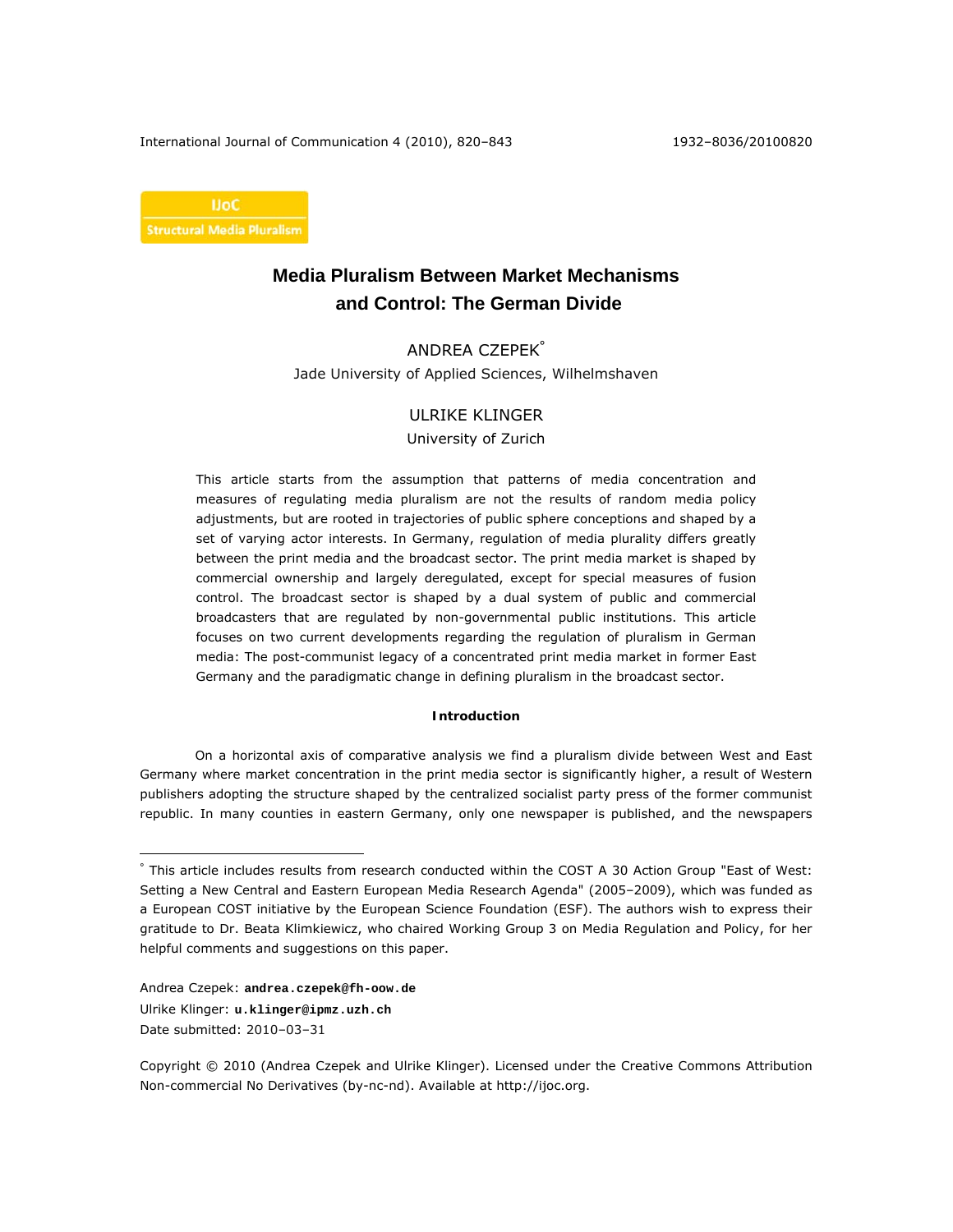have more pages and cover larger areas than in most western counties (regional monopolization). This is not a result of deregulation after reunification. Rather, most formerly state-owned media companies were sold to private commercial publishers by a federal agency, the "Treuhandfonds" (trust fund). The chance to diversify ownership was missed by the fund at the time. This paper points out the impact of the postcommunist legacy on the current print media structure in the eastern German states and also the role of political decisions insensitive to pluralism issues. It also discusses the unique German merger control system that so far has ensured external diversity but is nevertheless under pressure by large publishing companies. A map of economic and media content concentration of German daily newspapers illustrates the sharp contrast between the print media in former East and West Germany.

On a vertical axis of longitudinal analysis we find a divide between two predominant media policy paradigms to assure a pluralist supply on the marketplace of ideas. Digitalization and convergence introduced a new approach to defining media concentration and, since 1997, has brought about a caesura of institutionalized conglomeration. The increased trend to conglomeration in the private broadcast media sector could not be successfully contained by a regulation that measures the shares a business venture held, and it has caused a paradigmatic change in how the audience shares of media outlets are measured. It has also created a stronger institutionalization of media pluralism control. The value of the diversity of ideas reflected in broadcast media has a strong impact on the formation and regulation of Germany's dual broadcast system, which differs from a mere regulation of market competition.

# **Part I. The German Newspaper Market: The Pluralism Divide Between East and West Germany and the Merger Control System of the Print Market**

Compared with other countries (except for the Nordic states and Switzerland), Germany still has a relatively diverse newspaper market. The German print media is characterized by privately owned, regional newspapers. There are only a few newspapers with national distribution, and even they are rooted in certain regions (e.g. Frankfurter Allgemeine Zeitung/Frankfurt, Süddeutsche Zeitung/Munich). Newspapers are still a main source of information for most Germans: 71.4% of Germans above 14 years of age read a newspaper daily (BDZV, 2009). $^1$ 

According to the National Association of German Newspaper Publishers, there were 1,511 newspaper editions published in Germany in 2009 by 351 different publishing companies (BDZV, 2009). However, only 134 of the newspapers can be seen as uniquely different editions due to common cooperation between newspapers: Many regional newspapers publish the same national and international news and only differ in their local reporting. There are three models of this cooperation practiced by German newspaper publishers:

http://www.agma-mmc.de/03\_forschung/die\_media\_analyse.asp?subnav=73&topnav=10

 $<sup>1</sup>$  Based on ag.ma-research data, a large bi-annual representative survey of newspaper and radio</sup> audiences funded by the majority of German newspaper publishers and radio stations, both public and commercial. Retrieved January 9, 2009, from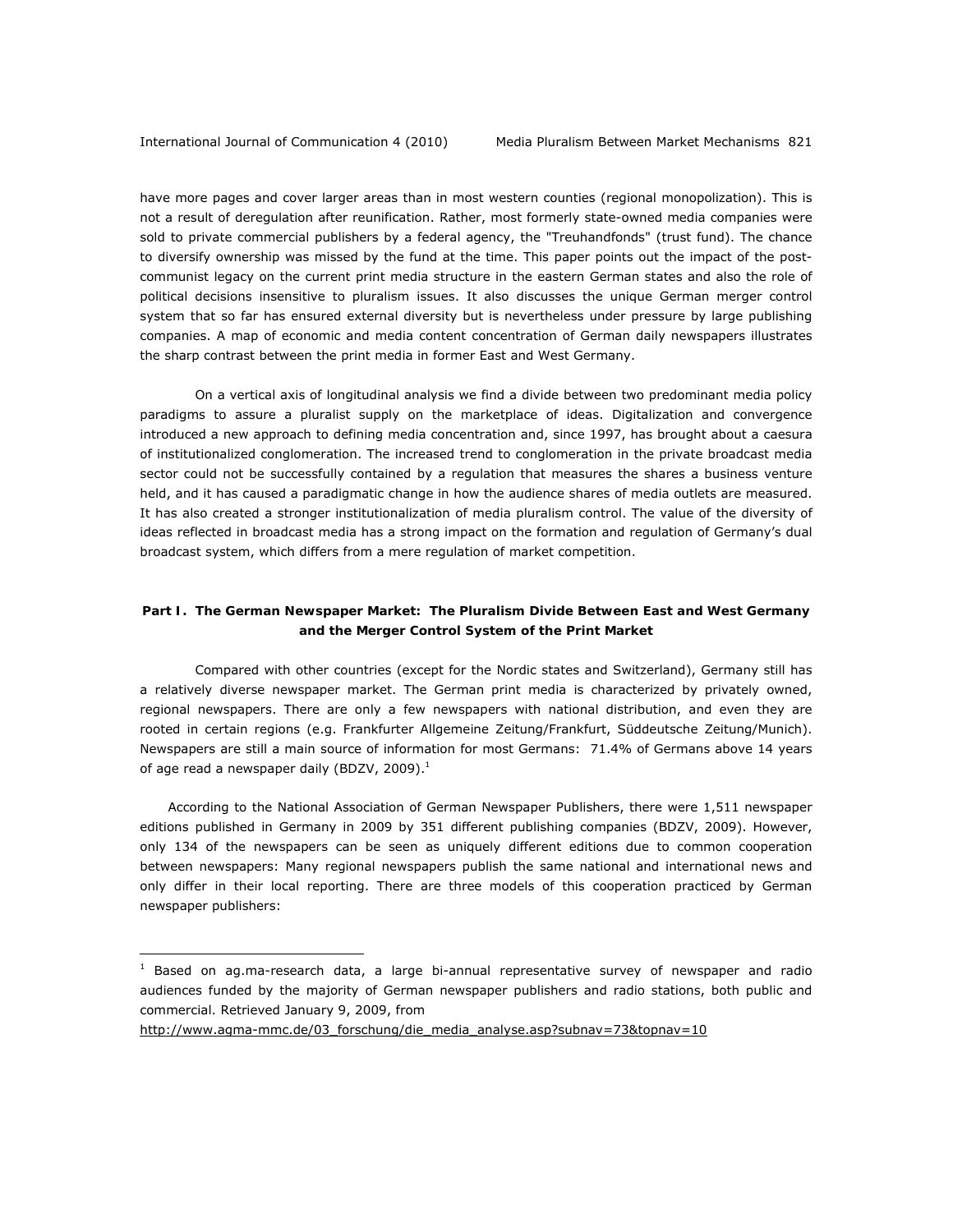- 1. One newspaper distributes several "local editions" that differ only in their local news content.
- 2. One publishing company owns several newspaper titles (in the same or different regions) with distinct names, but one central newsroom produces the national and international news section for all of them. Only local news is covered separately by the titles.
- 3. Newspapers are economically independent from each other, but smaller newspapers buy the national and international news section from a larger newspaper and run only a local newsroom themselves.

This latter model is common in Germany and it has led to a decrease of diversified content, which is not reflected by the external economic pluralism of German newspapers. When both economic and content cooperation are considered, fewer than 70 independent newspapers remain in Germany (see Map 1, estimate based on own research).

#### **Concentration Control by German Merger Laws**

Without regulation, the high economic pressures would likely lead to mergers and to the disappearance of smaller newspapers. There is enormous pressure on publishers to be more efficient and reduce costs. So far, German merger control laws have inhibited an acceleration of mergers and acquisitions in the print media sector.

In the 1970s, the Social Democratic German government was alarmed by a number of acquisitions in the Ruhr Area after the WAZ media group had bought several newspapers there. The government was still sensitive to the memory of the highly monopolized press during the Weimar Republic when Alfred Hugenberg—a major backer of Adolph Hitler—controlled more than 50% of the newspapers, which were used to garner public support for national socialism and Hitler. Thus the government tried to find a way to stop the concentration process.

Until then, normal merger controls did not apply to print media mergers because the volume was too small. According to fusion control law, the anti-cartel authorities had to examine a fusion only if the combined yearly gross domestic income of the merging companies exceeded one billion Deutschmark (now 500 million Euros). Most newspaper publishing companies, despite their papers' influence, were economically much smaller and "flew under the radar" of merger controls. In 1976, the German parliament passed an amendment to the merger laws, called the "press clause," which lowered considerably the threshold for examining print media mergers—to 50 million Deutschemark or, since 2002, 25 million Euros combined gross domestic income—and set limits on the market share a publishing company may have (Heinrich, 2001). In addition, the so called "bagatelle clause" does not apply to print media companies (in other sectors, mergers are exempt from the fusion control if one of the merging companies has a gross income of 10 million Euros or less.) As a consequence, acquisitions slowed down in the 1980s and 1990s, but have picked up considerably since the economic struggles of newspapers in the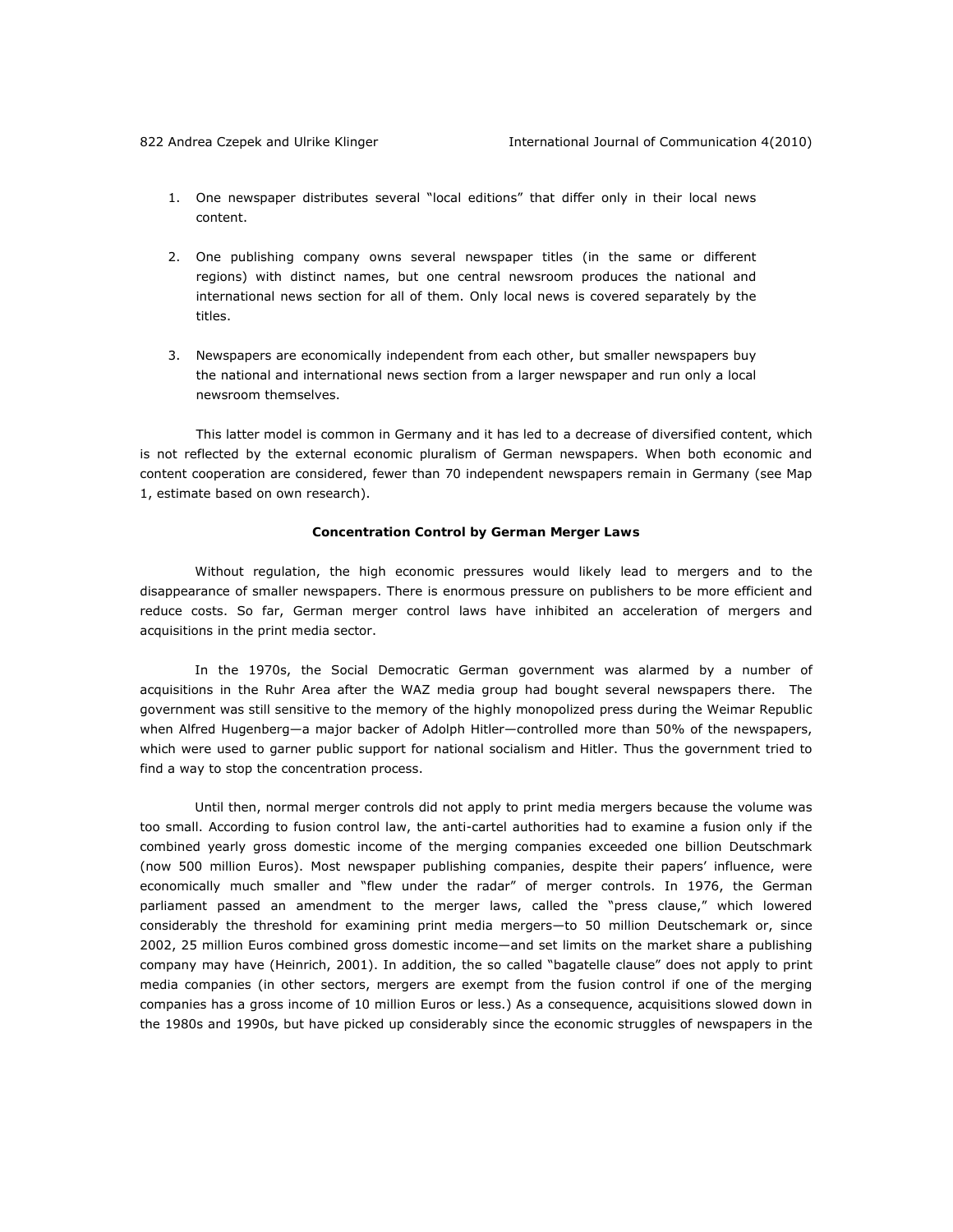late 1990s. In Cologne, M. DuMont Schauberg, publisher of the *Kölner Stadt-Anzeiger*, bought the competing *Kölnische Rundschau* and now owns both daily newspapers and a daily tabloid in the city of Cologne as well as the *Mitteldeutsche Zeitung*, a large newspaper in former East Germany. When the sale was approved by the authorities in 1991, MDS reasoned that by saving the competing paper from bankruptcy they were actually safeguarding plurality.

However, in Berlin in 2004, the federal merger control authority did not go along with the internal-plurality argument when Holtzbrinck intended to buy the daily newspaper *Berliner Zeitung* from Gruner + Jahr (who had bought the former Communist Party newspaper in East Berlin from the trust fund). Holtzbrinck already owned another large (West) Berlin newspaper, the *Tagesspiegel*. The authorities would only allow the purchase if Holtzbrinck sold the *Tagesspiegel*, because with both newspapers they would command a 61.4% market share among subscription newspapers (not counting the tabloid *Bild,* published Axel-Springer-Verlag).

Holtzbrinck first sold the *Tagesspiegel* to a former Holtzbrinck manager, a deal that was not accepted by the merger control authorities. Finally, Holtzbrinck was not allowed to buy the *Berliner* Z*eitung*. This case shows that the German merger control is still guided by the objective to safeguard external pluralism of newspaper ownership. However, it also shows that in doing so, they might find themselves between a rock and a hard place. In 2005, the *Berliner Zeitung* was sold to a foreign investor, the British private equity fund Mecom, headed by David Montgomery. Mecom did not own any newspapers in Berlin, thus the merger control law did not apply. Mecom demanded harsh austerity measures and high profit margins of the *Berliner Zeitung.* Thus, it was almost greeted with relief when MDS acquired the *Berliner Zeitung* from crisis-ridden Mecom in 2009.

The strong pressure on the government by larger publishing companies to relax fusion control regulation, especially in times of an economic downturn, a decay of the advertising market and fierce competition by the Internet may in the long run lead to a relaxation of the German fusion control laws. In 2004, the German parliament, on the basis of the media crisis and initiatives by the Axel-Springer Verlag and Holtzbrinck, supported a law raising the threshold to 100 million Euros, but the measure was rejected by the Bundesrat, the parliament's chamber of the state representatives.

The future development will depend on political priorities: If the new conservative-liberal government in Germany places the economic reasoning of larger publishing companies above the goal of ensuring content diversity of news, it may relax the media fusion control laws. Thus, the pluralism paradigm might be neglected, with the likely result that print media ownership concentration will be accelerated as a result of political decisions.

This development already has occurred in the magazine publishing sector, which is dominated in Germany by four large publishers. While there are more than 2,300 general-interest magazine titles in Germany, more than 60% of the circulation is controlled by the four largest publishers: Bertelsmann (Gruner+Jahr), Burda, Bauer and Axel-Springer-Verlag (see IVW, 2009). Major acquisitions in recent years have enhanced that situation—for example, a majority of Motorpresse Stuttgart was acquired by Gruner+Jahr/Bertelsmann in 2004; Burda bought the bankrupt Verlagsgruppe Milchstraße also in 2004.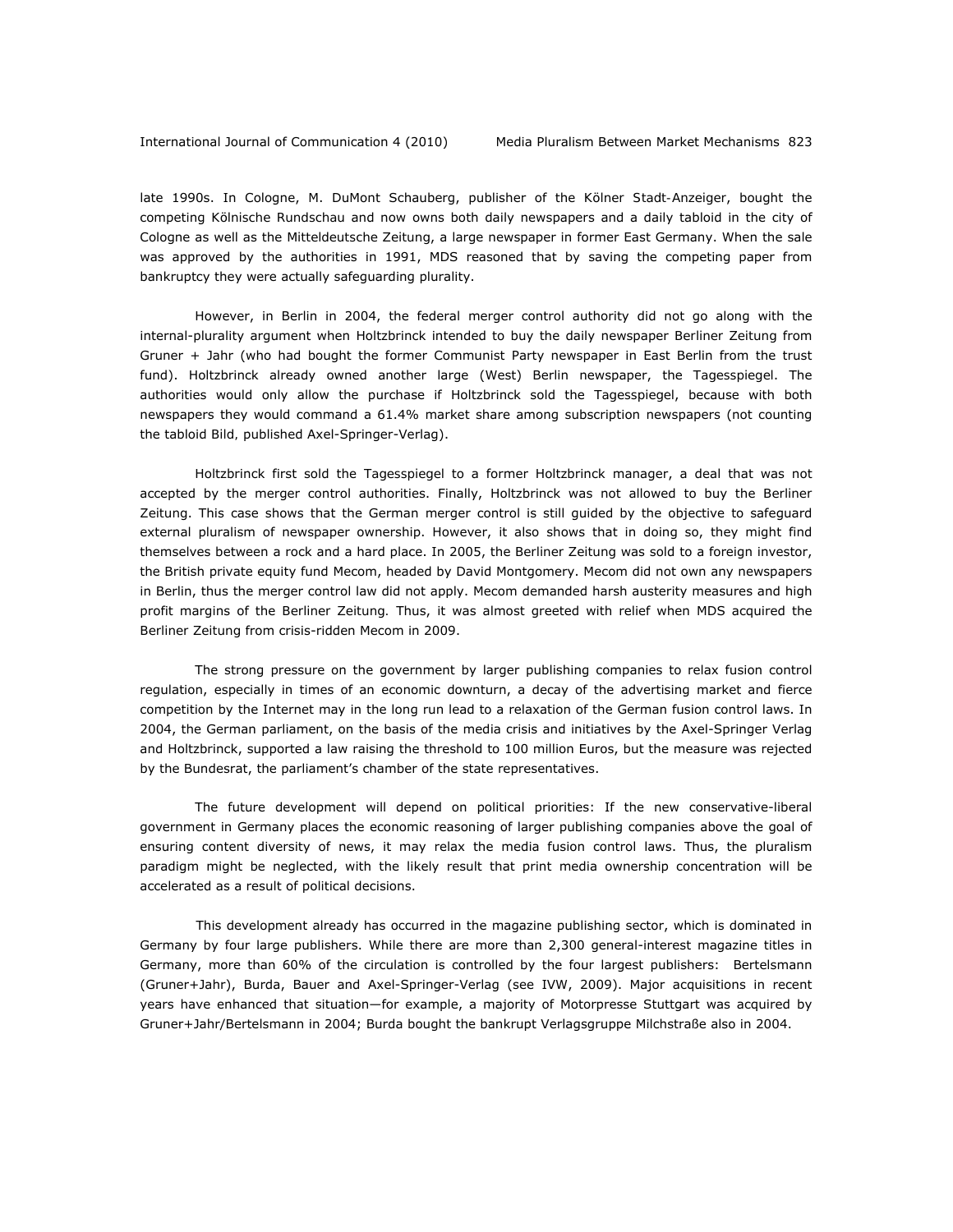# **External Pluralism, but Regional Monopolies**

While there still seems to be a relative diversity of daily newspapers in Germany, the publishers have divided the market into regional monopolies. In order to assemble a map<sup>2</sup> of media concentration, we have researched the ownership structures of newspapers in Germany and the content cooperation (units of same national and international news). When looking at these two dimensions of concentration together (ownership and content cooperation), the regional monopolization of newspapers in Germany becomes apparent.

Map 1 combines these two dimensions. It illustrates that in large areas of Germany, there is a high regional monopolization of newspapers. Uni-colored areas indicate newspapers that are published by the same company (defined as owning more than 50% of shares) or they publish the same national/international news section, or which is often the case, both. Areas where there are more than one newspaper with different general news section are indicated by stripes.

 $2$  The data for the map was researched mainly from primary sources (in most cases, the publishing companies themselves) in 2008, updated in August 2009. Special thanks to Melanie Hellwig and Wiebke Feldmann for their invaluable help with the data collection and visualization.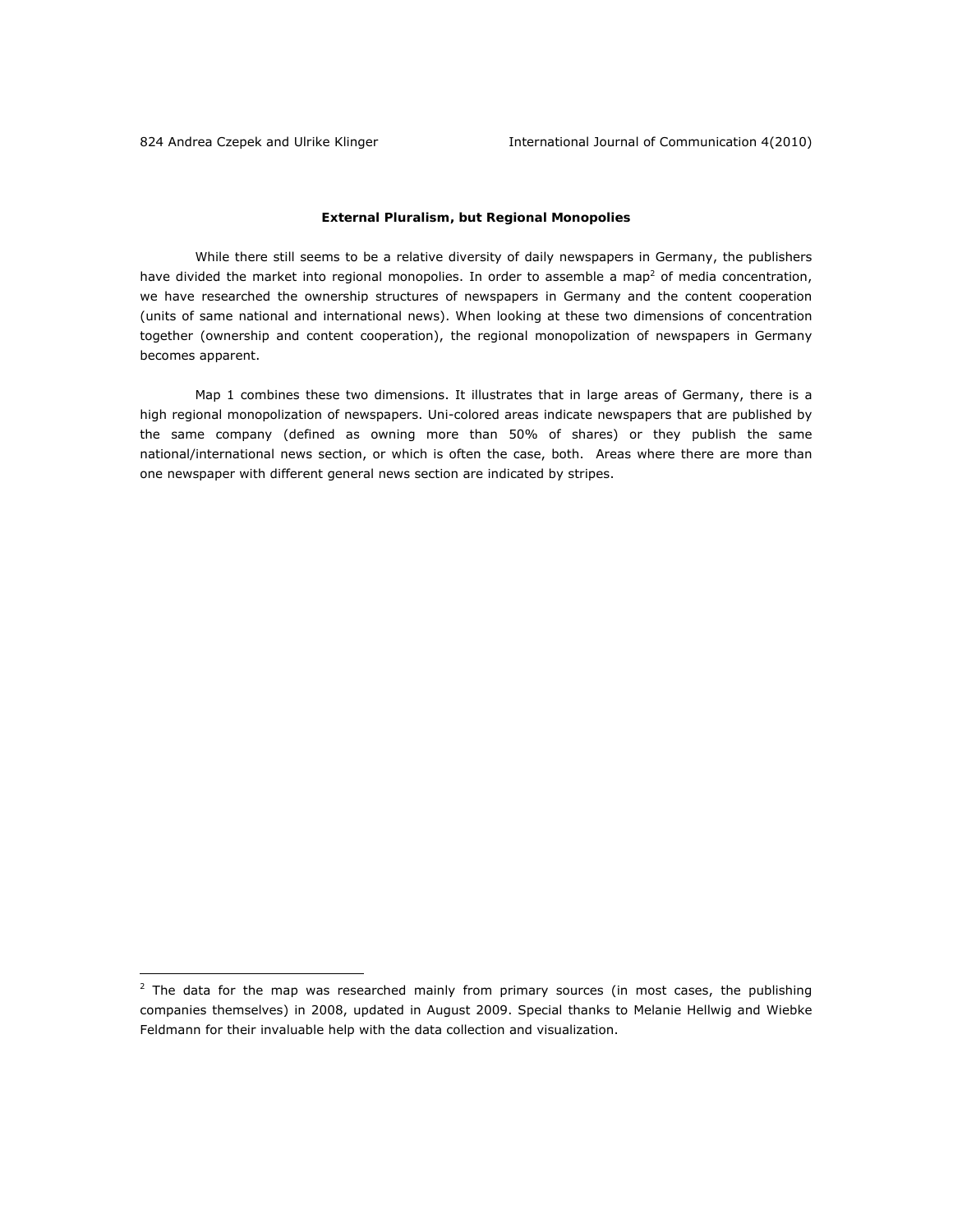

*Map 1. Map of print media concentration. Ownership and content cooperation of daily newspapers in Germany in 2009.*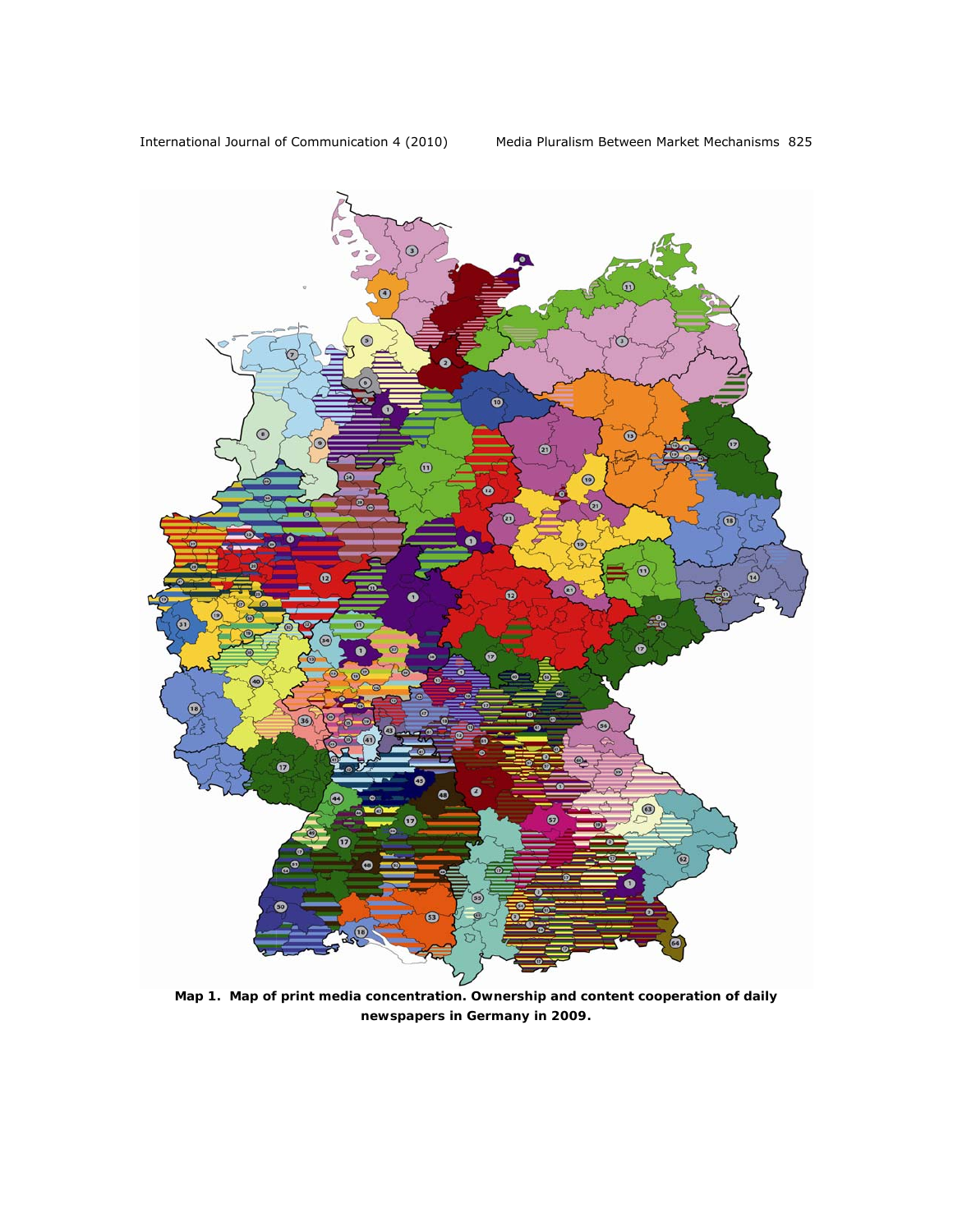Ē

[

|    | Dr. Dirk Ippen                                                                                          |
|----|---------------------------------------------------------------------------------------------------------|
| ×  | <b>Axel Springer</b>                                                                                    |
| 3  | Medien Holding Nord                                                                                     |
| 4  | Boyens Medien (e.g. Dithmarscher Landeszeitung)                                                         |
| 5  | Nordsee-Zeitung, Bremerhaven                                                                            |
| б  | Bremer Tageszeitungen                                                                                   |
| 7  | Nordwest-Medien (Oldenburg)                                                                             |
| 8  | Neue Osnabrücker Zeitung                                                                                |
| 9  | Oldenburgische Volkszeitung/<br>Münsterländische Tageszeitung                                           |
| 10 | Landeszeitung für die Lüneburger Heide                                                                  |
| 11 | Verlagsgesellschaft Madsack                                                                             |
| 12 | WAZ-Mediengruppe<br>(Westdeutsche Allgemeine Zeitungsverlagsgesellschaft)                               |
| 13 | Frankfurter Allgemeine Zeitung (F.A.Z.)(Fazit-Stiftung)                                                 |
| 14 | Gruner + Jahr (Bertelsmann)                                                                             |
| 15 | die tageszeitung (taz)                                                                                  |
| 16 | <b>Neues Deutschland</b>                                                                                |
| 17 | Südwestdeutsche Medien Holding (SWMH)<br>and Medien Union Ludwigshafen                                  |
| 18 | Verlagsgruppe Georg von Holzbrinck                                                                      |
| 19 | M. DuMont Schauberg                                                                                     |
| 20 | Medienhaus Lensing                                                                                      |
| 21 | Bauer Media Group, Hamburg                                                                              |
| 22 | Medienhaus J. Bauer (Marl, Recklinghausen)                                                              |
| 23 | E. Holterdorf (Die Glocke)                                                                              |
| 24 | J. C.C. Bruns (Mindener Tageblatt)                                                                      |
| 25 | W. Girardet (Westdeutsche Zeitung; general news for<br>Remscheider General-Anzeiger, Solinger Tagblatt) |
| 26 | Aschendorff Medien (Westfälische Nachrichten)                                                           |
| 27 | Rheinische Post Verlagsgesellschaft                                                                     |
| 28 | Zeitungsverlag Neue Westfälische<br>Deutsche Druck- und Verlagsgesellschaft (SPD-Holding)               |
| 29 | Westfalen-Blatt Vereinigte Zeitungsverlage                                                              |
| 30 | Bonner Zeitungsdruckerei und Verlagsanstalt<br>H. Neusser, Bonn (Bonner General-Anzeiger)               |
| 31 | Zeitungsverlag Aachen (shares in Rheinische Post)                                                       |
| 32 | Siegener Zeitung, Vorländer und Rothmaler                                                               |

| 33 | Viernheimer Tageblatt                                                               |
|----|-------------------------------------------------------------------------------------|
| 34 | Verlag Wetzlardruck<br>Zeitungsgruppe Lahn-Dill                                     |
| 35 | Medienhaus Südhessen<br>(Darmstädter Echo)                                          |
| 36 | Verlagsgruppe Rhein Main (Wiesbaden)                                                |
| 37 | Mittelhessische Druck- und Verlagsgesellschaft<br>(Gießener Allgemeine Zeitung)     |
| 38 | Verlag Parzeller (Fuldaer Zeitung)                                                  |
| 39 | Hanauer Anzeiger, Druck- und Verlagshaus Hanau                                      |
| 40 | Mittelrhein-Verlag (Rhein-Zeitung Koblenz)                                          |
| 41 | Dr. Haas-Gruppe                                                                     |
| 42 | Rhein-Neckar-Zeitung (Heidelberg)                                                   |
| 43 | Verlag und Druckerei Main-Echo                                                      |
| 44 | Badische Neueste Nachrichten (Karlsruhe)                                            |
| 45 | <b>Heilbronner Stimme</b>                                                           |
| 46 | Pforzheimer Zeitung                                                                 |
| 47 | Ludwigsburger Kreiszeitung                                                          |
| 48 | Neue Pressegesellschaft<br>(Südwest Presse, Märkische Oderzeitung - shares in SWMH) |
| 49 | <b>Badisches Tagblatt</b>                                                           |
| 50 | <b>Eßlinger Zeitung</b>                                                             |
| 51 | Offenburger Tageblatt /<br>Arbeitsgemeinschaft Mittelbadische Presse                |
| 52 | Reutlinger General-Anzeiger                                                         |
| 53 | Schwäbischer Verlag (Schwäbische Zeitung)                                           |
| 54 | Abendzeitung                                                                        |
| 55 | Augsburger Allgemeine<br>(Mediengruppe Pressedruck - shares in Nordkurier)          |
| 56 | Der Neue Tag (Oberpfalz)                                                            |
| 57 | Donaukurier (Ingolstadt)                                                            |
| 58 | Fränkischer Tag (Bamberg)                                                           |
| 59 | Mittelbayerische Zeitung (Regensburg)                                               |
| 60 | RNT (Ring Nordbayerischer Tageszeitungen)                                           |
| 61 | Nürnberger Nachrichten / Nürnberger Zeitung                                         |
| 62 | Verlagsgruppe Passau (Passauer Neue Presse)                                         |
| 63 | <b>Straubinger Tagblatt</b>                                                         |
| 64 | A Miller Zeitungewerlag (Traunstein Berchtesgade                                    |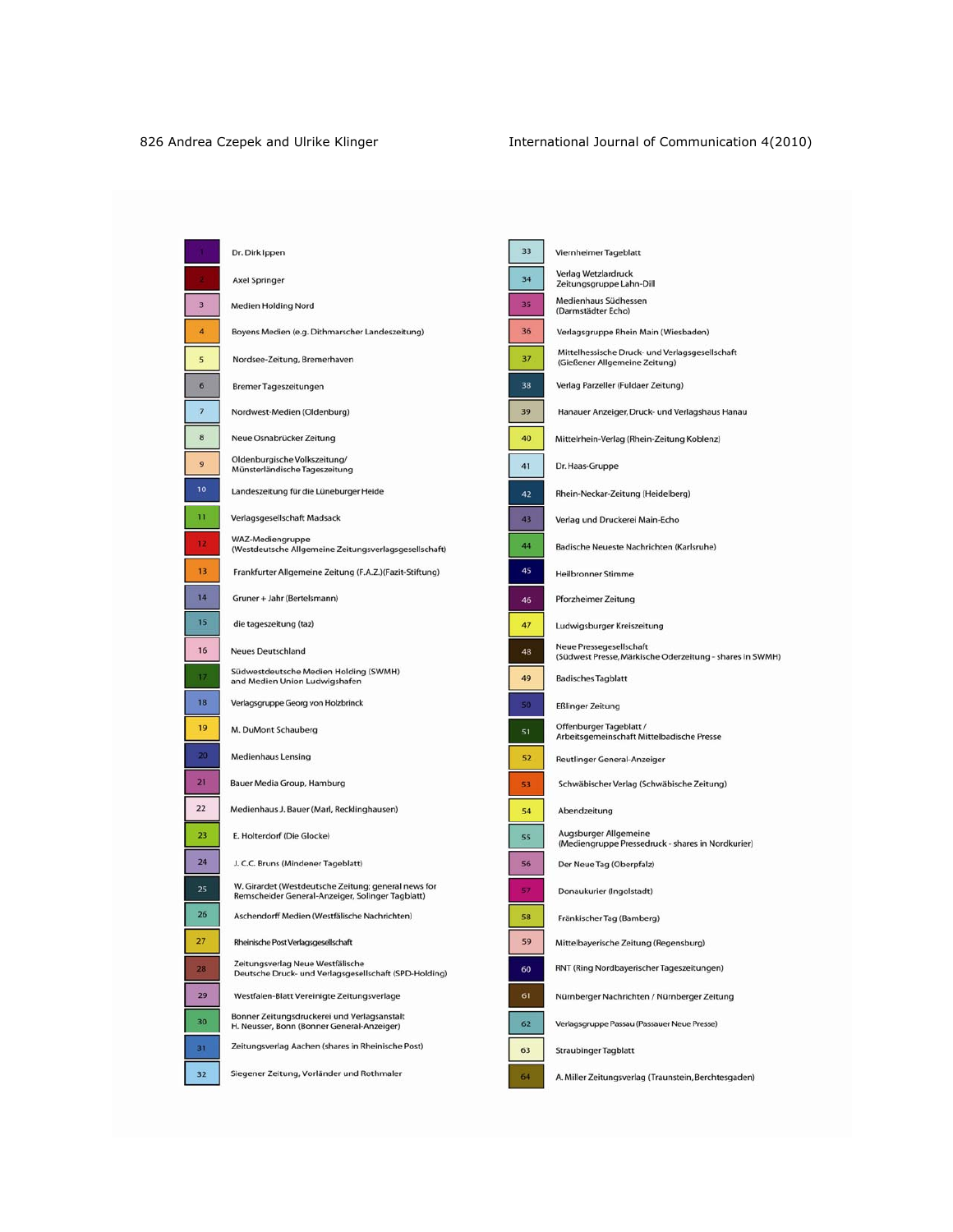Given the fact that local radio stations only exist in a few states in Germany, that local television news is dominated by the large public service broadcasting stations (except for a few local TV stations in big cities), and that local and regional news on the Internet is still mostly provided by local newspapers, it can be said that in large parts of Germany, there is only one regional source of news and a severe lack of alternatives.

#### **New Dimension: Trans-Regional Ownership and Trans-Regional Content Concentration**

Map 1 also shows that monopolies are beginning to grow beyond their original regions of operation. Several larger regional publishing companies have expanded beyond their "home" region. In the 1990s, publishing companies that were formerly regional, such as the Westdeutsche Allgemeine (WAZ) from the Ruhr Area and M. DuMont Schauberg (MDS) from Cologne, began expansion by investing in newspapers in Eastern Europe, in Austria and in former East Germany (see below). A new phase of trans-regional investments by formerly regional publishers began in recent years, when the WAZ group acquired the *Braunschweiger Zeitung* in Niedersachsen (2007) and M. DuMont Schauberg in Cologne bought the *Frankfurter Rundschau* (2006) and the *Berliner Zeitung* (2009).

Initially, these acquisitions were justified before the merger control authorities by announcing that the newsrooms in different regions would be kept independent from each other. The publishers argued that, by "saving" the acquired newspapers from bankruptcy, they were actually maintaining diversity, an argument that M. DuMont Schauberg had already used in its 1999 acquisition of the second Cologne newspaper *Kölnische Rundschau* (MDS now owns both daily newspapers in Cologne). However, in reality, synergy effects are likely to be used where possible. Concrete examples are the decision of the WAZ group in 2008 to merge the central and regional newsrooms of their several newspapers in the Ruhr Area into one, catering to an area of about five million people. Similarly, Gruner + Jahr decided in 2008 to merge the business news desks of their business daily Financial Times Deutschland and its business magazines.

# **East-West Divide and "Post-Communist" Legacy**

When looking at the map, it is striking that the regional monopolies in the former East German states (except for Berlin) cover larger areas than in the West. This is not a result of economic deregulation, but a direct impact of the post-communist privatization process of former GDR state and Socialist Unity Party (SED) property. During the socialist rule in East Germany, 15 regional daily newspapers were owned by the SED, founded between 1945 and 1952. Newspapers were mouthpieces for the party, thus diversity was not intended. The regional newspapers each catered to one of the 15 SEDparty sectors, respectively.<sup>3</sup>

 $3$  There were eight national daily newspapers in the GDR that where disbanded after 1991 except for two (*Neues Deutschland* and *Junge Welt*) which have continued as socialist newspapers. In addition to the 15 SED-ruling party newspapers, there were 14 so-called "block"-party newspapers, published by the parties other than the SED, which were incorporated into the single-party system of the GDR. Most of those were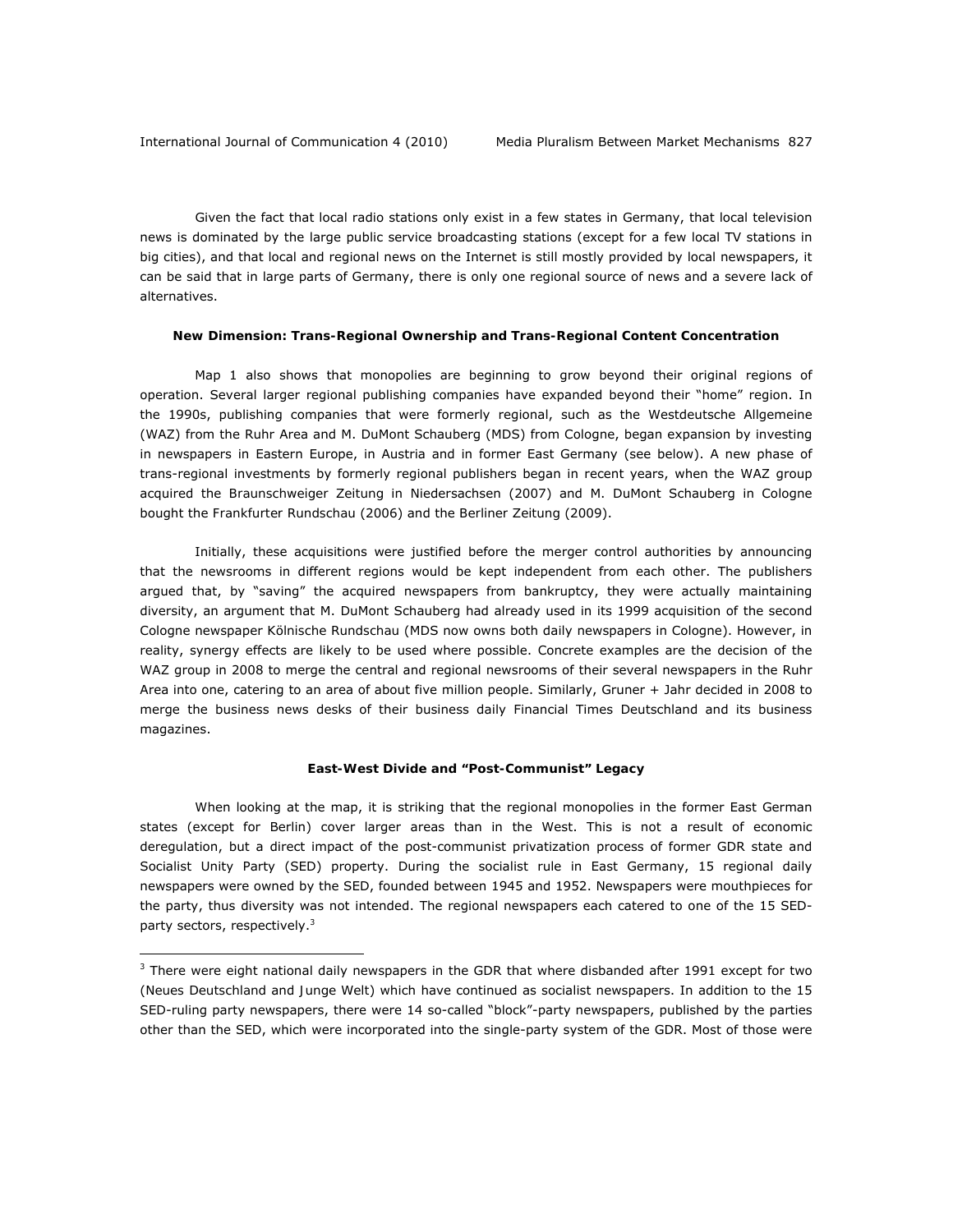After reunification, the state- and party-owned enterprises where either discontinued or sold by the state-run Treuhandfonds. The trust fund was responsible for privatizing most of the former GDR's state-owned enterprises, not only the media enterprises. Its main objectives were to conclude the privatization as quickly as possible and to achieve the economically best (short-term) results. The historic opportunity by this state-owned (and thus politically governed) fund to take political goals―such as diversity and participation―into account and to break up large monopolies was missed. Instead, the former SED-party newspapers were sold relatively quickly, all of them to West German regional and nationwide publishers between 1991 and 1994:

| Former SED-party-      | SED-           | <b>New title</b>    | Majority ownership (2009)           |
|------------------------|----------------|---------------------|-------------------------------------|
| newspaper              | sector/region  | (if applicable) $4$ |                                     |
| Ostsee-Zeitung         | Rostock        | Ostsee-Zeitung      | Until 2008: Axel-Springer AG 50%    |
|                        |                |                     | (Hamburg)/Lübecker Nachrichten      |
|                        |                |                     | GmbH (Madsack) 50%; since           |
|                        |                |                     | February 2009: Lübecker             |
|                        |                |                     | Nachrichten GmbH 100%. The          |
|                        |                |                     | Madsack group owns more than 70%    |
|                        |                |                     | of LN.                              |
| Leipziger Volkszeitung | Leipzig        | Leipziger           | Until 2008: Axel-Springer AG (50%), |
|                        |                | Volkszeitung        | Zeitungsgruppe Madsack (50%);       |
|                        |                |                     | since Feb. 2009: Zeitungsgruppe     |
|                        |                |                     | Madsack (Hannover, 100%)            |
| Freie Erde             | Neubrandenburg | Nordkurier          | Kurierverlag GmbH (Kieler           |
|                        |                |                     | Nachrichten (Madsack) 33%,          |
|                        |                |                     | Schwäbische Zeitung 33%,            |
|                        |                |                     | Augsburger Allgemeine 33%);         |
|                        |                |                     | national /international news        |
|                        |                |                     | syndicated by Schweriner            |
|                        |                |                     | Volkszeitung                        |
| Schweriner             | Schwerin       | Schweriner          | Until 2005: Hubert Burda            |
| Volkszeitung           |                | Volkszeitung        | (Offenburg); after 2005: Schleswig- |
|                        |                |                     | Holsteinischer Zeitungsverlag (SHZ) |
|                        |                |                     | (Flensburg)                         |
| Volksstimme            | Magdeburg      | Volksstimme         | Bauer Media Group (Hamburg)         |
|                        |                |                     |                                     |

# *Table 1: Regional Newspapers in Former East Germany Before and After Reunification.*

discontinued after 1991; three of them were sold together with the SED-newspapers after 1991 (Held & Simeon, 1994).

 $4$  The titles of newspapers were only changed if the former title seemed too ideological (e.g., *Volkswacht*=people's watch).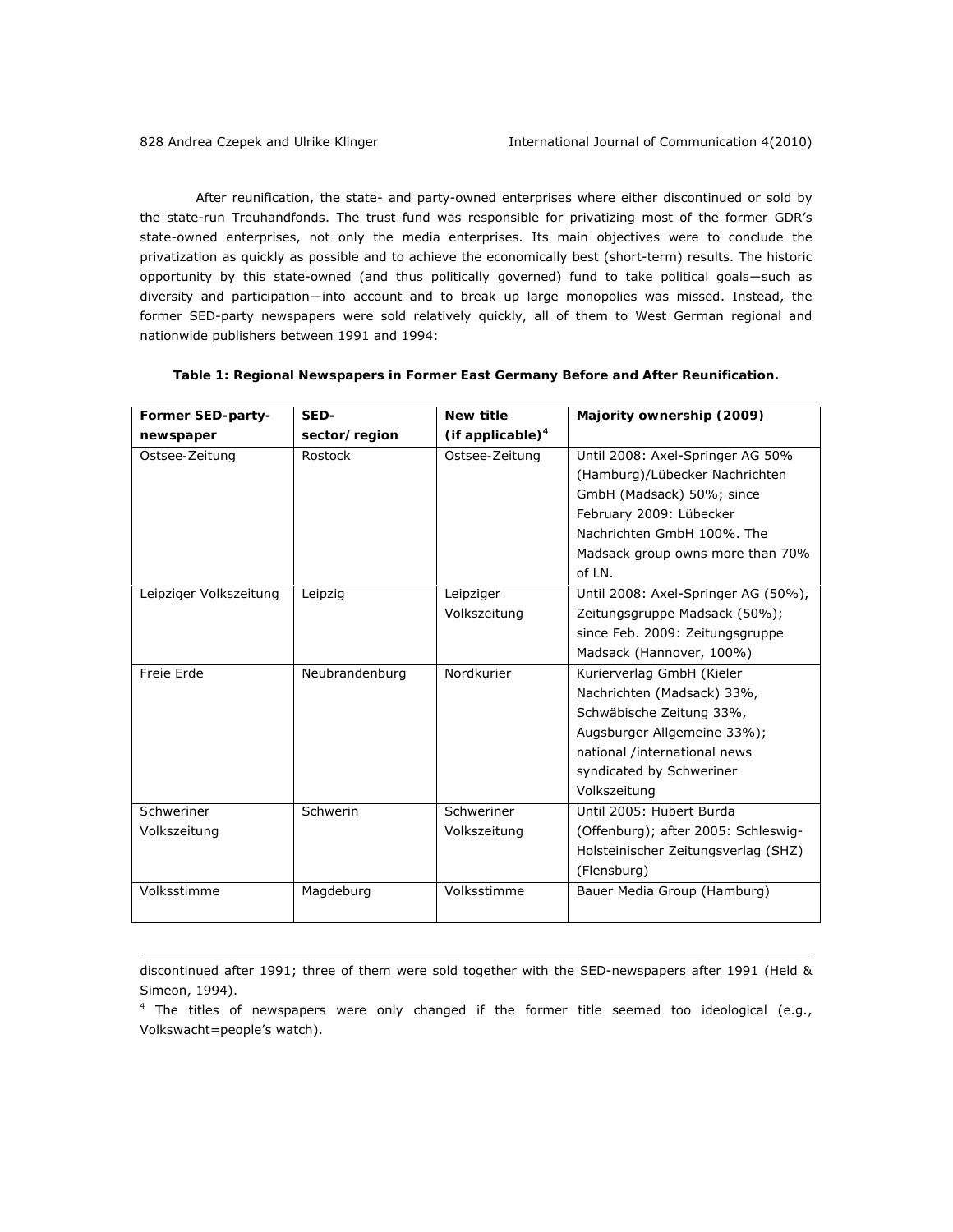| Neuer Tag               | Frankfurt/Oder    | Märkische                     | Südwestdeutsche Medienholding            |
|-------------------------|-------------------|-------------------------------|------------------------------------------|
|                         |                   | Oderzeitung                   | SWMH (Stuttgart) <sup>5</sup>            |
| Freies Wort             | Suhl              | Freies Wort                   | Südwestdeutsche Medienholding            |
|                         |                   |                               | SWMH (Stuttgart)                         |
| Freie Presse            | Karl-Marx-Stadt   | Freie Presse                  | Medien-Union (Ludwigshafen) <sup>6</sup> |
|                         | (today: Chemnitz) |                               |                                          |
| Märkische               | Potsdam           | Märkische                     | Frankfurter Allgemeine Zeitung           |
| Volksstimme             |                   | Allgemeine                    | (F.A.Z., Frankfurt/Main)                 |
| <b>Berliner Zeitung</b> | East-Berlin       | Berliner Zeitung <sup>7</sup> | Until 2004:                              |
|                         |                   |                               | Gruner+Jahr/Bertelsmann, 2005-           |
|                         |                   |                               | 2008: Mecom (UK), since Jan. 2009:       |
|                         |                   |                               | M. DuMont Schauberg (Cologne)            |
| Freiheit                | Halle             | Mitteldeutsche                | M. DuMont Schauberg (Cologne)            |
|                         |                   | Zeitung                       |                                          |
| Sächsische Zeitung      | Dresden           | Sächsische                    | Gruner+Jahr/Bertelsmann (60%)            |
|                         |                   | Zeitung                       |                                          |
| Lausitzer Rundschau     | Cottbus           | Lausitzer                     | Verlagsgruppe Georg von Holtzbrinck      |
|                         |                   | Rundschau                     | (Stuttgart)                              |
| Das Volk                | Erfurt            | Thüringer                     | Mediengruppe Westdeutsche                |
|                         |                   | Allgemeine                    | Allgemeine (WAZ, Essen)                  |
| Volkswacht              | Gera              | Ostthüringer                  | Mediengruppe Westdeutsche                |
|                         |                   | Zeitung                       | Allgemeine (WAZ, Essen)                  |

With regard to the market structure, the pattern of relatively centralized newspapers was adopted. Only a few new newspapers were founded after reunification, most of which have since disappeared or merged with others. The distribution areas of today's regional monopoly newspapers in former East Germany are almost identical to the former SED sectors—and dominated by West German publishers, who were able to use this opportunity to expand their reach. Recently, increasing economic pressures have enhanced the concentration (see Table 1). In a move to pull out of regional newspaper publishing, Axel-Springer Verlag sold its shares in two eastern German newspapers (*Ostsee Zeitung* and *Leipziger Volkszeitung*) to the Madsack group in February 2009.

<sup>&</sup>lt;sup>5</sup> The SWMH publishes, among others, the Süddeutsche Zeitung (Munich) and the two Stuttgart newspapers. Main shareholder of the SWMH is the Medien Union (Ludwigshafen), see "Freie Presse."

<sup>6</sup> The Chemnitz newspaper *Freie Presse* was, unlike the other SED papers, not sold by the trust fund, but sold directly without tender to the Medien Union.

 $^7$  Unlike in the other former East German states, in Berlin there are competing daily newspapers (*Tagesspiegel, Die Tageszeitung,, Berliner Zeitung);* however, the *Berliner Zeitung* is still mainly read in former East Berlin, while the *Tagesspiegel* is considered a West Berlin newspaper.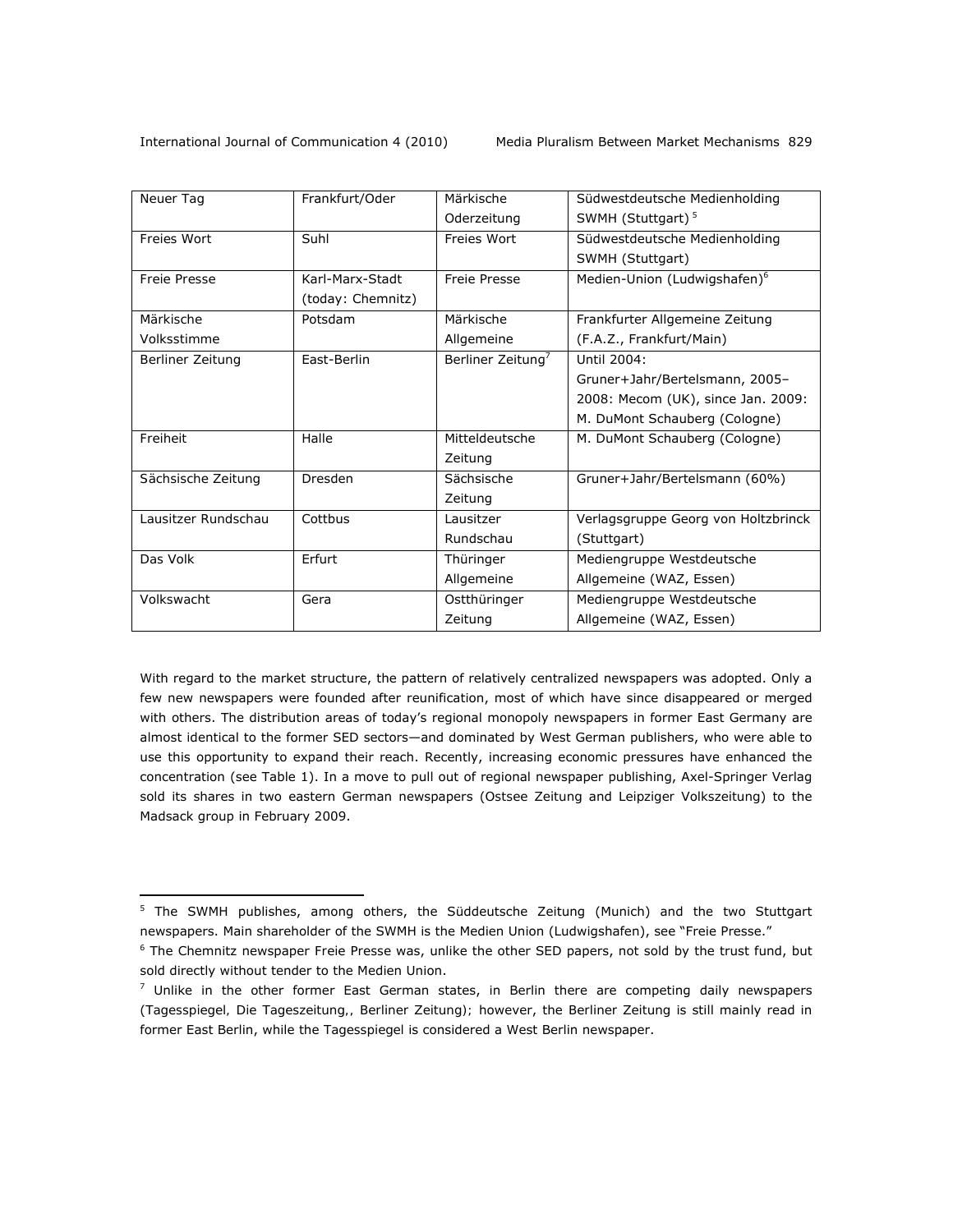The newspaper market in former East Germany is much more concentrated than in former West Germany. Again, this is a direct result of economic considerations overriding other political paradigms in decision making by the political actors where other opportunities for action would have been possible.

#### **Part II: The Broadcasting Sector**

When the Commission on Concentration in the Media (KEK) refused to give its blessing to the fusion of private broadcasting giant ProSiebenSAT.1 and publishing tycoon Springer, effectively derailing their merger in January 2006, Germans caught sight of their institutions safeguarding the pluralism of ideas in the media. They learned that there was obviously more to media regulation than securing market competition. A small and formerly unknown commission had overruled the creation of a horizontally and vertically integrated super media Goliath. KEK had been formed due to a paradigmatic shift in the regulation of private broadcasting in 1997. While structural pluralism had been measured before by the absolute number of outlets a media enterprise owned, it was from then on determined according to the audience share each enterprise reached with their channels and programs. Therefore, the third amendment of the German Interstate Treaty on Broadcasting (*Rundfunkstaatsvertrag,* RStV*)*<sup>8</sup> established the KEK as an independent regulatory body with the function to monitor the private broadcasting market and provided it with veto power to future mergers and fusions. The following analysis of structural pluralism in the broadcasting sector will further illustrate this philosophical shift in regulating competition and the diversity of ideas, will draw on central normative motifs employed in German media policy and, of course, discuss the current market structure.

#### **Market Structure: The Dual System Approach**

The structure of the German radio and TV market as well as the normative motifs guiding German media policy are deeply rooted in the experiences of Nazi propaganda and the restructuring of the media after World War II under Allied occupation. Although German radio stations kept on broadcasting Nazi propaganda and rallied for mobilization until the very last day of the war, radio broadcasts were a central part of the Allied reeducation programs, and the Allied military governments sought to reorganize the German media from the beginning of the occupation period. The American approach to implement their model of a market-oriented media system with investigative and objective journalism following a negative freedom, non-interference norm (as it is also described in Hallin und Mancini, 2004) clashed with German authority-oriented (*obrigkeitsstaatlich*) Weimar traditions striving for state-organized and controlled media and lacking civil societal and participatory foundations (see Kutsch 1999, p. 78). The British, instead, planned to export the BBC model to Germany, which in the end profoundly influenced the West German public service broadcasting system for which the Allies laid ground and which was barely changed during the following decades. The central themes of Allied media policy were decentralization and assuring media independence of state interference.

 $^8$  Will be referred to as the Interstate Treaty. Retrieved November 11, 2009, from http://www.alm.de/fileadmin/Download/Gesetze/12\_RStV-englisch.pdf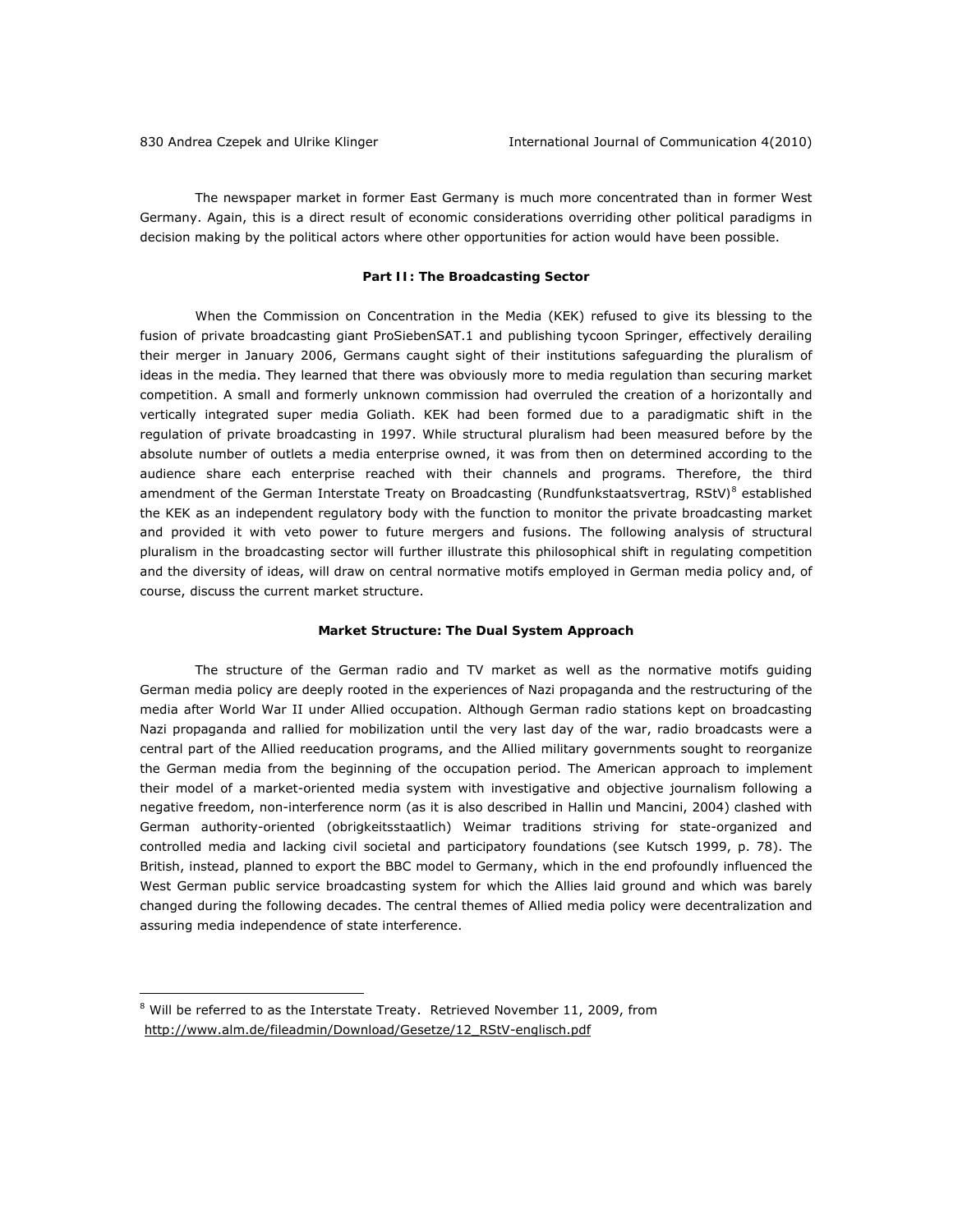#### International Journal of Communication 4 (2010) Media Pluralism Between Market Mechanisms 831

When the Federal Republic was founded in 1949, the Western Allies left a broadcasting regulation following the principles of federalism and six public service broadcasters: NWDR and SWF as cooperations between two or more federal states (*länder)* in the former British and French sector, and four single-state broadcasters in the American sector. In 1953, the public TV broadcasters united in the ARD (*Arbeitgemeinschaft der öffentlich-rechtlichen Rundfunkanstalten der Bundesrepublik Deutschland*) in order to offer a common nationwide program—in addition to their regional programs (Diller 1999). In 1963, the second national public TV broadcaster, ZDF (*Zweites Deutsches Fernsehen*),, began service, and cemented for the next 20 years the monopoly of public broadcasters and the rejection of competition by private media.



*Figure 1: The Dual System: Audiences Shares in German TV 2007.* 

Source: Retrieved November 11, 2009, from http://www.kek-online.de

\**Other private Broadcasters* include: 9Live (0.2%), Das Vierte (0.8%), DSF (1.1%), Eurosport (1.0%); MTV (0.5%), Nick (0.7%), Tele 5 (0.7%), Viva (0.6%), DMAX (0.5%), Other (4.3%).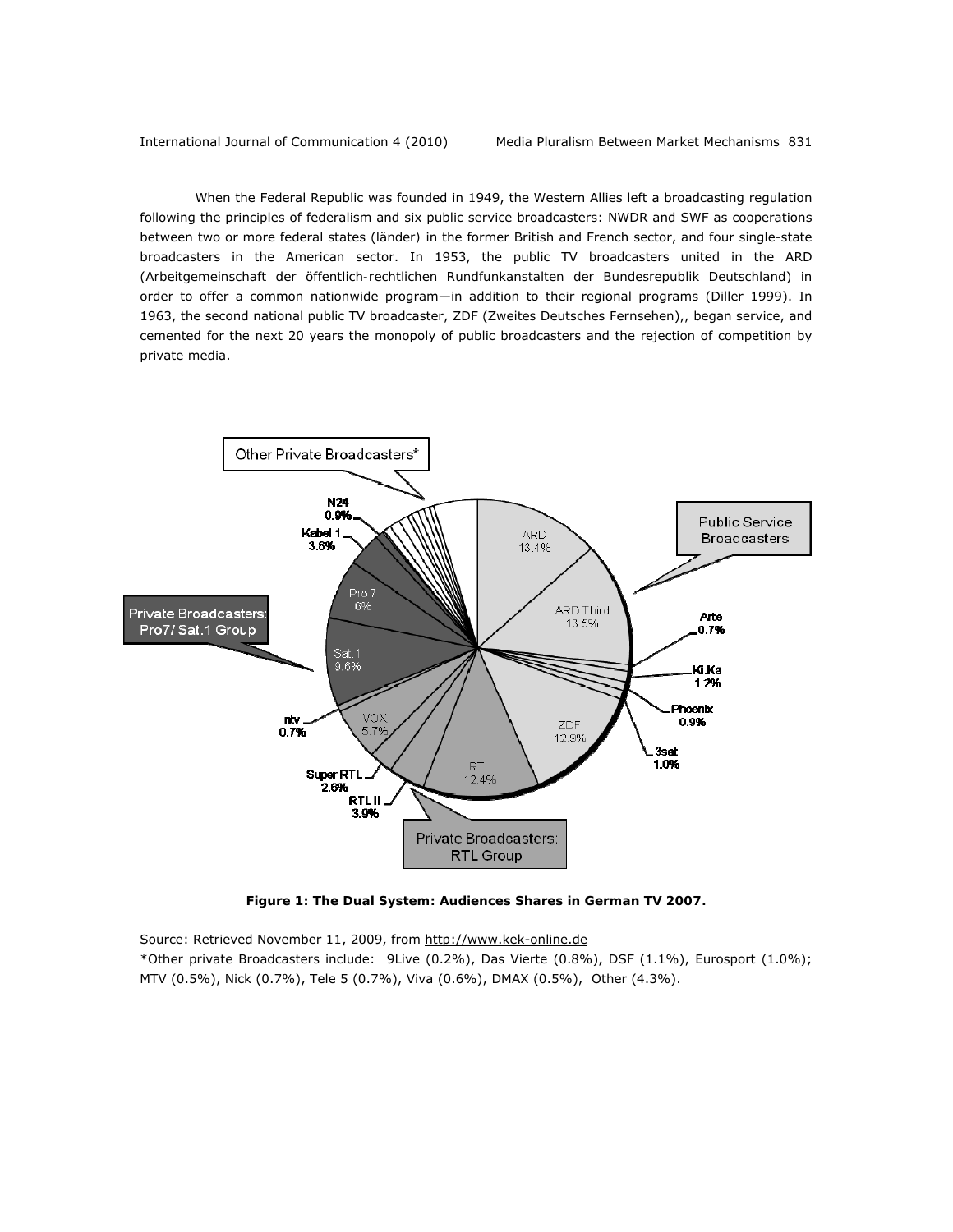The major caesura of the German broadcast system took place with the advent of private broadcasters after 1984 and the establishment of the "dual system" of public service and private broadcasting. The public service broadcasting monopoly had not gone unquestioned, yet it was the change in government in 1982 (establishing conservative majorities on the federal and state levels), a Constitutional Court ruling in 1981 allowing for private commercial broadcasts, technological advances and the international proliferation of private radio and TV that stipulated the reform of the German media system (as intentional model change) (Steinmetz 1999). After reunification, the dual system was extended to the territory of former East Germany and fixed in the German Interstate Treaty on Broadcasting. The term *dual system* refers to the coexistence of public and private broadcasters—their respective regulatory principles and institutions being separated and following very different norms and regulations. Different from other polities, the diversity of ideas expressed in the media is the central objective of media regulation in Germany—far beyond a mere guarantee of fair market competition. However, the implementation of this idea varies between the two separate worlds of broadcasting--public service and private. The legal and institutional provisions regulating public service radio and TV aim at *internal pluralism*, qualitative pluralism in media content, for example; while private broadcasting regulations aim at *external pluralism*, such as a quantitative pluralism of media ownership.

#### **The German Broadcast Market**

With more than 36 million TV households, of which 34.6 million use satellite as well as cable networks to receive 30 to 40 free TV channels, and with 25 terrestrial channels received by 70% of the population, the German TV market is both the biggest and the most competitive in Europe (OSI/EUMAP, 2005: 738). The number of radio stations in 2005 grew to 353 (including digital terrestrial radios), of which 289 are private and 64 are public service stations. Most of these radio stations broadcast regionally―52 stations cover federal states, and 15 stations broadcast in more than one state (KEK, 2006).

The essential feature of the German broadcast market is the coexistence of public service and private providers—public service broadcasters dominate the scene but are being surmounted in number and cumulated audience shares of the private market, which is basically structured as a duopoly of the two major groups Bertelsmann/RTL Group and ProSiebenSAT.1 Media Group, formerly known as the Kirch Group. Thus, we can find both a diverse market with the largest number of programs to be received free (in Europe) as well as strong concentration in the commercial TV market, which is split among only two major media groups. The following will illustrate the development and structure of these two different markets known as the dual system.

#### **Public Service Broadcasters**

After the Allied occupation had set the basic formal structure of the German media system, the monopoly of public service broadcasting in West Germany remained unchanged until the mid-1980s. As the Allies had intended to decentralize public broadcasting, its structure mirrors the federal constitution of the republic. Public service TV consists of two national programs (ARD, ZDF); nine regional programs (*Landesrundfunkanstalten)*, each based in one federal state or region, most of which can be received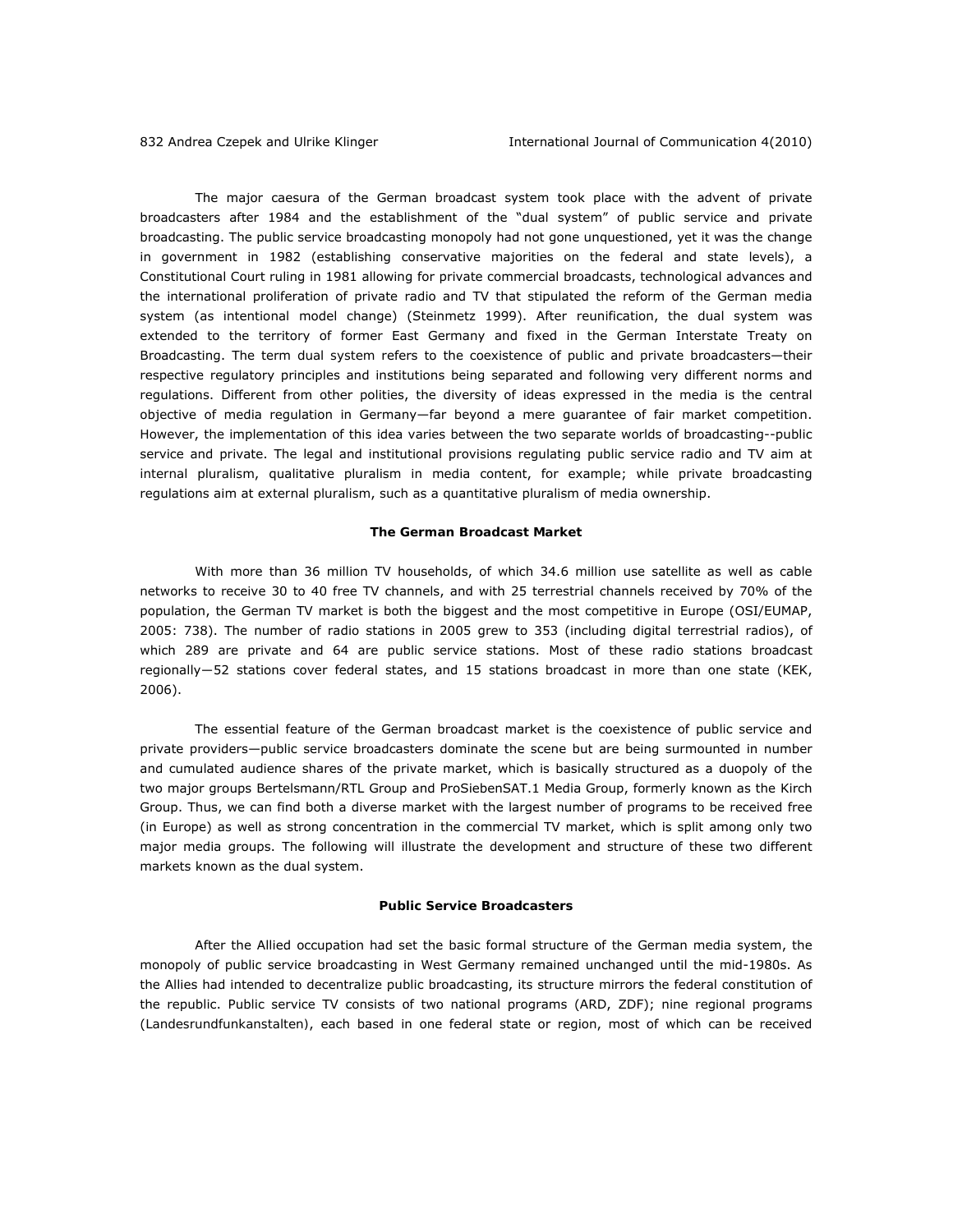nationwide (NDR, RB, WDR, MDR, RBB, HR, SWR, SR, BR) subsumed as "Dritte" (third programs); two nationwide programs with a cultural focus (3sat, arte); a national news and documentary program (Phönix);a channel featuring programs for children (KiKa); and one program being broadcast abroad (DW).

 Public service broadcasters also transmit radio programs: Around 60 programs are offered, most of them are regional programs, but some broadcast nationwide, as the two stations with a cultural (Deutschlandradio Kultur) and an informational focus (Deutschlandfunk).

Public service TV and radio is financed to a small part (less than 20%) by advertising and sponsoring revenues, and to a large part by television and radio license fees. TV advertising is restricted to the two main national public TV programs, ARD and ZDF, from Monday through Saturday until 8 p.m., with a maximum of 20 minutes advertising per day (OSI/EUMAP, 2005, p. 747). The annual financial needs of the public service broadcasters are assessed by the Commission for the Assessment of Financial Requirements (KEF), which proposes the level of the license fee to the state governments and regional state parliaments, which then have to approve any changes. The amount of the license fee $^9$  is a highly debated issue in Germany and has caused many controversies between the states and the broadcasters, as well as among citizens.

Public service broadcasters are still the major player in the German TV market, even though they have lost a significant number of viewers since the beginning of the 1990s, as Figure 2 shows. In this regard, the introduction of private TV broadcasts posed—not surprisingly—a serious challenge to public service TV, as their audiences dropped dramatically. In 1993, the private share, when added together, for the first time outnumbered public service audiences—a trend that continued with the stabilization of the TV market in the mid-1990s and is still valid today. The main setbacks for public service TV have been the establishment of a second public program (ZDF) in 1963 and the opening of the TV market for private broadcasters in the mid-1980s.

<sup>&</sup>lt;sup>9</sup> Currently 17.03 € per month and household for radio and TV.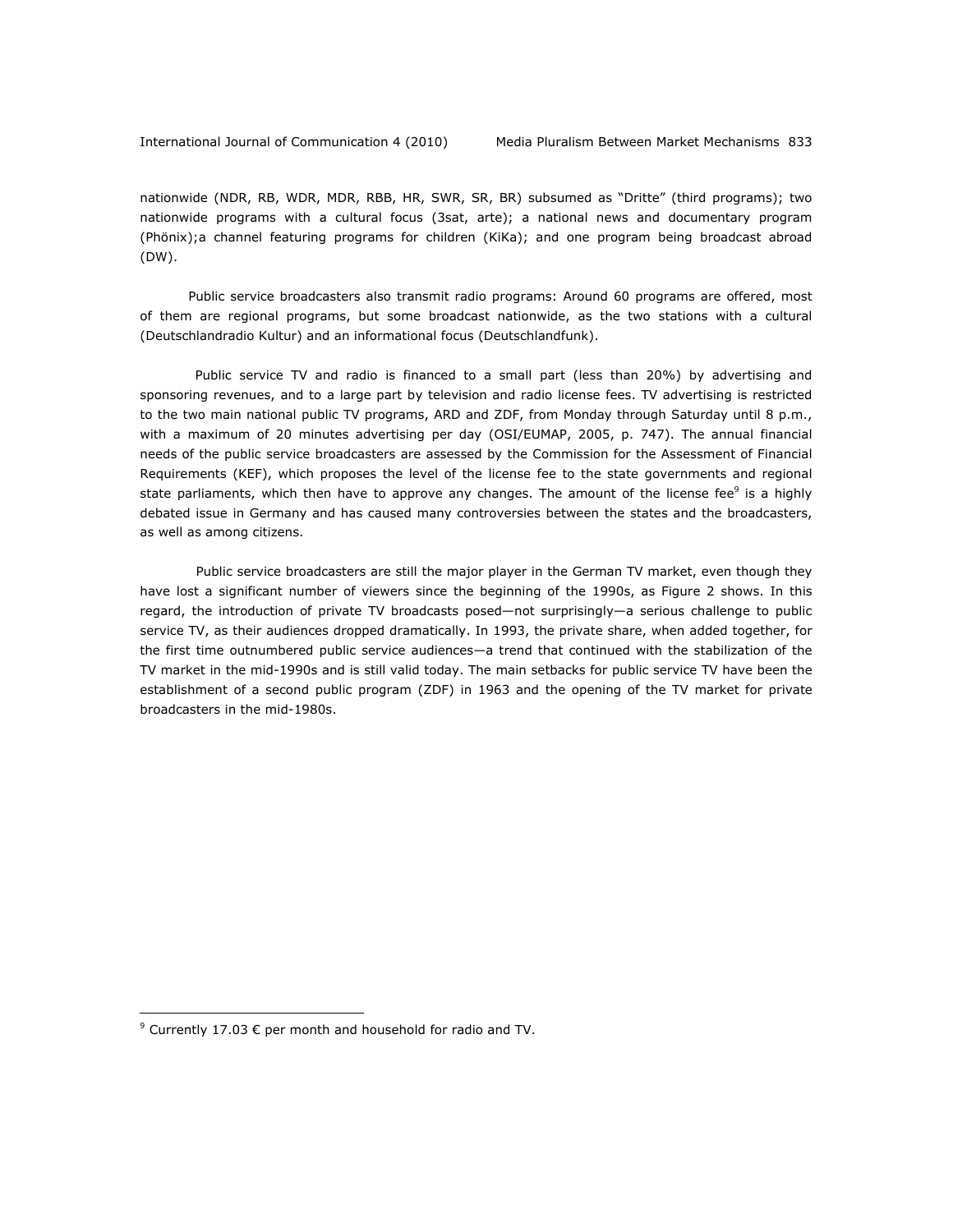

*Figure 2. Development of public service and private TV audience shares 1985–2007*. 10 Source: Retrieved November 15, 2009, from http://www.kek-online.de

The stabilization of the TV market in the mid-1990s came about because of a relatively strict regulation of the private market (limiting the audience share of each business player to a maximum of 30% in 1997) and a growing saturation of the market (Kiefer, 2004). After constant and significant growth from the mid-1980s, the limits of the market became visible as the advertising revenues decreased and private broadcasters started to struggle after the millennium turn.

### **Private Commercial Broadcasters**

Since the mid-1980s, private commercial broadcasters have gained a significant share of audiences and have influenced public service programming with their focus on entertainment and new formats. During that time, two major players shared the market among themselves: Leo Kirch's Media

<sup>&</sup>lt;sup>10</sup> Retrieved May 7, 2008, from http://www.kek-online.de/kek/medien/zuschauer/jahr.pdf for annual data and author's calculation. The numbers from 1985–1991 are for the Federal Republic only, from 1992 on former East Germany is included.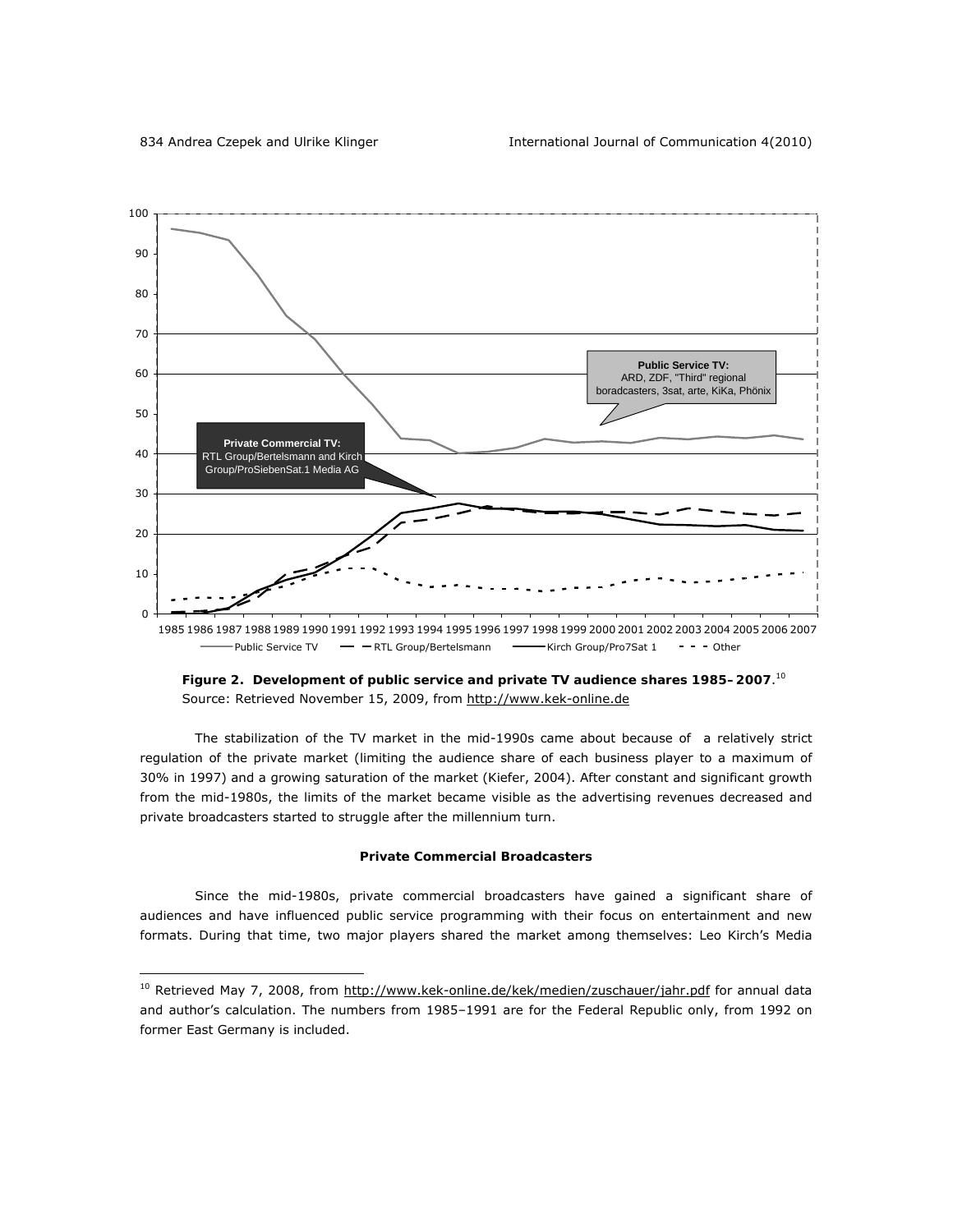Group and the Bertelsmann Group. The two media giants formed a duopoly, leaving third competitors only marginal shares. After the insolvency of the Kirch Group in 2002, Axel Springer AG sought to merge with ProSiebenSAT.1 Media AG, the television section of Kirch's former media empire. The merger was prohibited in 2006 by the Commission on Concentration in the Media (KEK), which refused—for the first time ever—to approve a change in shareholder structure, claiming that otherwise Axel Springer would gain a dominate influence over public opinion. In order to measure an "assumed predominant impact on public opinion," the KEK developed a new approach to weigh broadcasting audience shares and print media circulation and find a percentage of cross-media market share. (This approach shall be specified in the section of this article devoted to regulation paradigms and institutions). As a result of the prohibited merger, ProSiebenSAT.1 Media AG was sold to two private-equity investors, Permira and KKR, which hold 50% shares each. In 2008, they merged ProSiebenSAT.1 with the SBS Broadcasting Group, thus selling one group of their portfolio to another. This forced merger has further weakened the troubled ProSiebenSAT.1 and increased criticism toward private-equity "predator" activity in the media market.<sup>11</sup>



The proliferation of private commercial radio stations varies broadly from one federal state to another, as can be seen in Figure 3.

 *Figure 3. Numbers of Public Service and Private Commercial Radio Stations in German Federal States.* 

 $11$  See for example Der Spiegel, 40/29.09.08 pp. 98-99 and 46/10.11.08, pp. 84-86.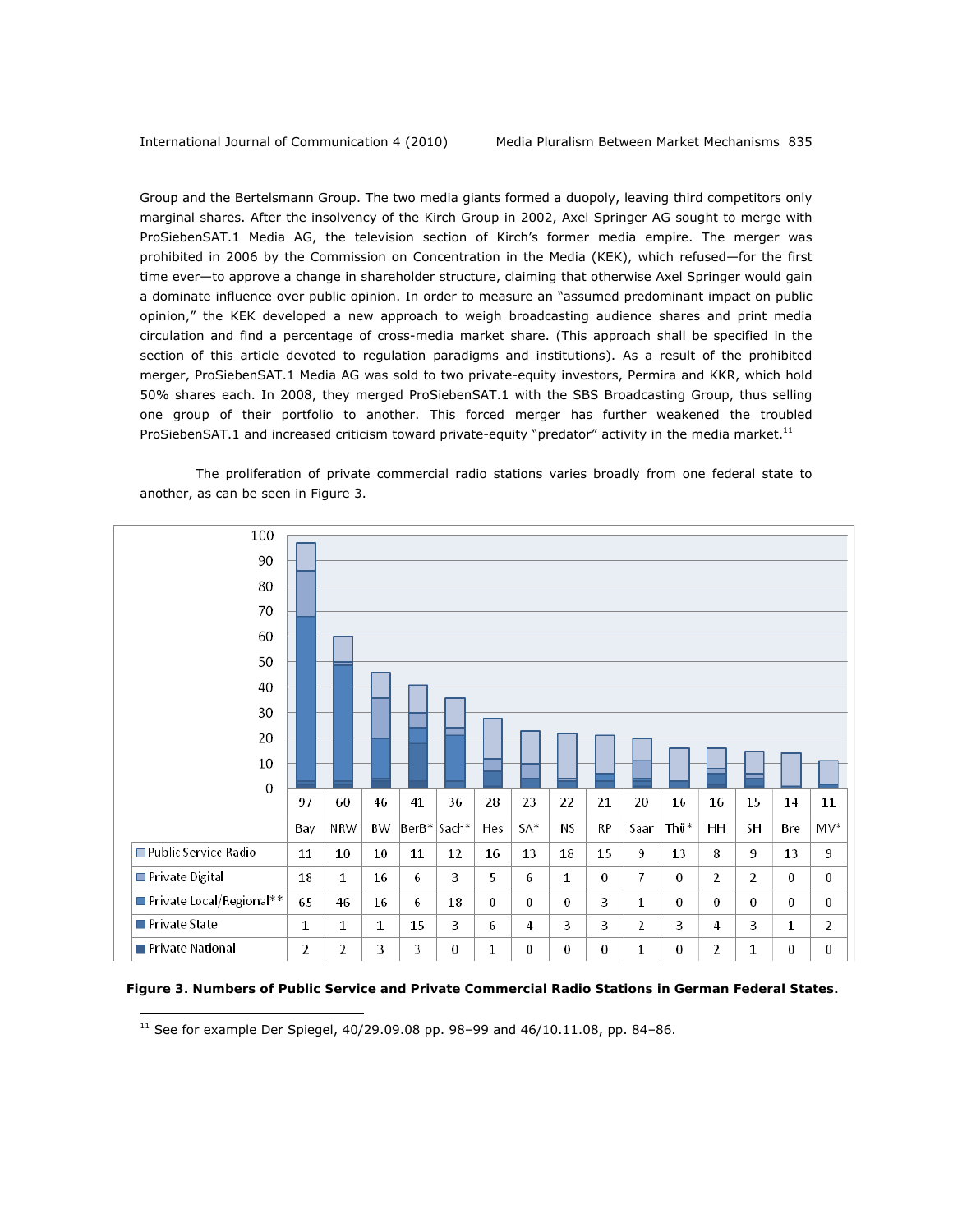Source: ALM Jahrbuch 2005, p. 299 and 333 et seqq.

Notes: Private commercial stations of 0.5 % scope of coverage and above/ \*\* 0.4 % scope of coverage. States marked with \* are former East German states. Bay=Bavaria; NRW=North Rhine-Westphalia; BW=Baden-Württemberg; BerB=Berlin and Brandenburg; Sach= Saxony; Hes=Hesse; SA=Saxony-Anhalt; NS= Lower Saxony; RP=Rhineland-Palatinate; Saar=Saarland; Thü=Thuringia; HH=Hamburg; SH=Schleswig-Holstein; Bre=Bremen; MV=Mecklenburg West-Pomerania

There is no consistent positive correlation of size and population of a federal state to the number of private commercial radio stations<sup>12</sup>, nor can we find a significant east-west cleavage. Where there is hardly any private radio broadcasting, public stations compensate by supplying at least 10 stations to all the states, but that seems to leave few market opportunities for private commercial competition in places like Bremen,<sup>13</sup> which has 14 public radio stations for a population of 660,000. The number of radio stations varies broadly due to the regulatory authority of the states: Each state decides for itself how many and which radio programs may be received in its territory.

# **Digital Broadcasting Programs**

Besides six additional digital TV programs offered for free by public service broadcasters<sup>14</sup>, digital programming is the largest part of private commercial and pay TV. There also are 70 digital public service radio programs transmitted via satellite (DVB-S) and cable (DVB-C). The two dominant private broadcasting groups, ProSiebenSat.1 and RTL Group, offer two respective three digital pay TV programs<sup>15</sup> , which are available only on subscribed digital networks. The two providers of cable TV with the widest range of digital programming in their basic package offer 74 TV and 67 radio programs (Unitymedia) respective 93 TV and 75 radio stations (Kabel Deutschland). However, these numbers do include programs offering teleshopping services only and single-issue programs (such as Tier TV and motor sports TV) that have only marginal audience shares.

In Germany, more than half of all households have access to cable TV  $(54%)$ .<sup>16</sup> The number of subscribers to digital cable TV increased by 28% in 2008 to 4.1 million, which means that 21% of cable households have switched to digital broadcasting. Also, 3.9 million households receive digital TV via terrestrial airwaves (DVB-T). The digital switchover from analog terrestrial TV broadcasting was finalized on November 25, 2008, two years before the official deadline of 2010.<sup>17</sup>

<sup>&</sup>lt;sup>12</sup> Compare 11 private commercial radio stations in small Saarland (with only one city of population 100,000+) to only four stations in Niedersachsen (with eight cities of population 100,000+).

 $13$  Where we find 14 public radio stations for a total population of 660,000.

<sup>&</sup>lt;sup>14</sup> Eins plus, Eins extra, Eins festival, ZDFtheaterkanal, ZDFinfokanal, ZDFdokukanal.

<sup>&</sup>lt;sup>15</sup> Sat.1 Comedy, kabel eins classics and RTL Crime, RTL Passion, RTL Living.

<sup>&</sup>lt;sup>16</sup> Data from the Association of German Cable Operators ANGA, (http://www.anga.de; retrieved) (19.5 million households).

<sup>&</sup>lt;sup>17</sup> See Abschlussbericht (Final Report), Task Force DVB-T Deutschland. Retrieved April 13, 2009, from http://www.ueberallfernsehen.de/data/pm\_task\_force\_101208.pdf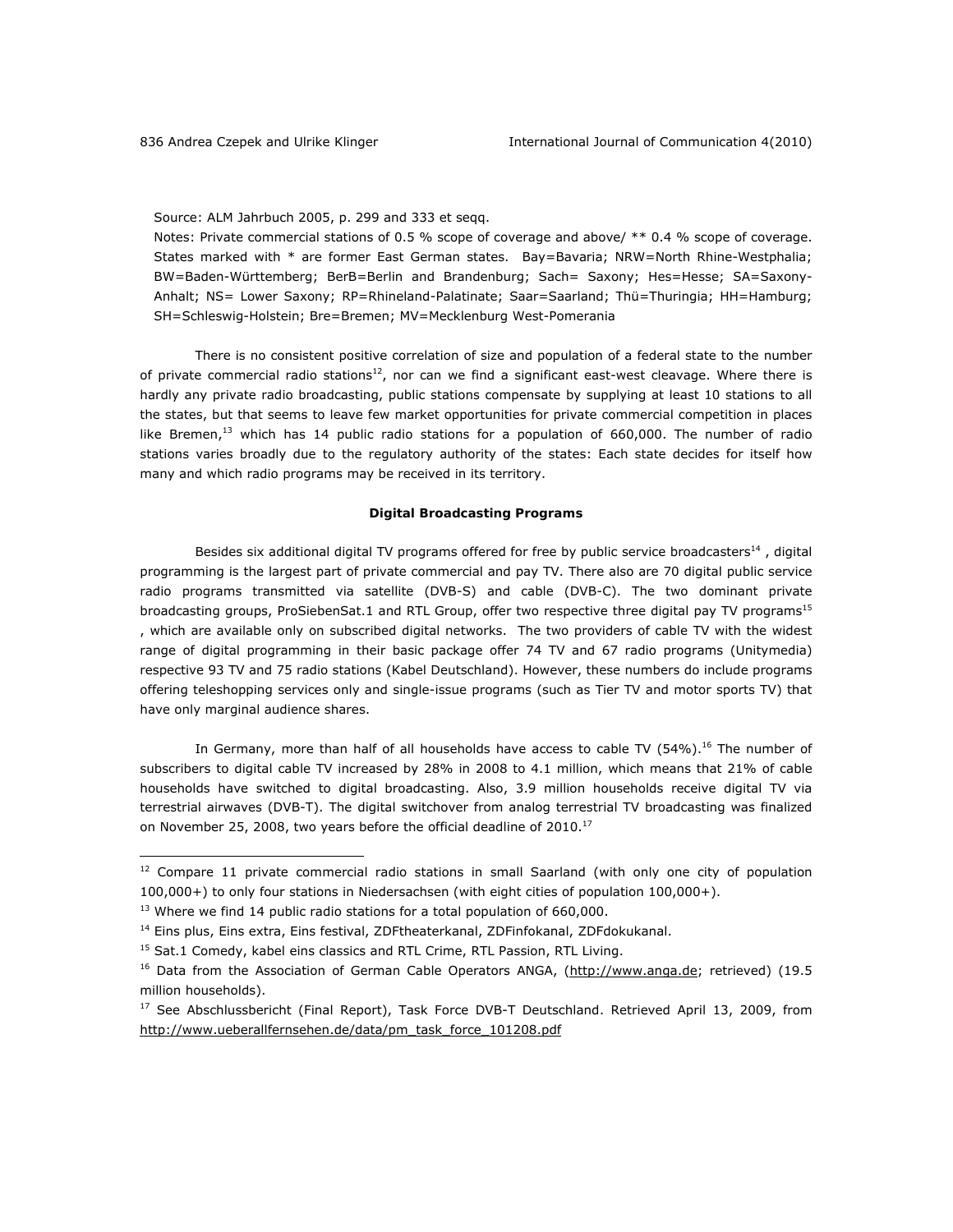International Journal of Communication 4 (2010) Media Pluralism Between Market Mechanisms 837

### **Regulation Paradigms and Institutions**

The authority to regulate the broadcasting sector lies within the states, which operate with State Broadcasting Laws (*Landesrundfunkgesetzen*) to regulate the realm of public service broadcasting, and State Media Laws (*Landesmediengesetzen*) in the realm of private broadcasting. In 1987, the states created the first common regulatory framework―the Interstate Treaty―in order to have the same rules of the game applying nationwide.

 The regulation of broadcasting in Germany features two major divides: one concerning the separate spheres of *public service—*internal pluralism and private broadcasting—external pluralism regulatory principles; and another divide of *absolute outlet number—*audience share ownership regulation in the private sector.



*Figure 4. The Divides of Broadcast Pluralism Regulation*.

Media pluralism regulation in Germany means much more than the regulation of fair market competition, as Henle (1995, pp. 16–17) has pointed out: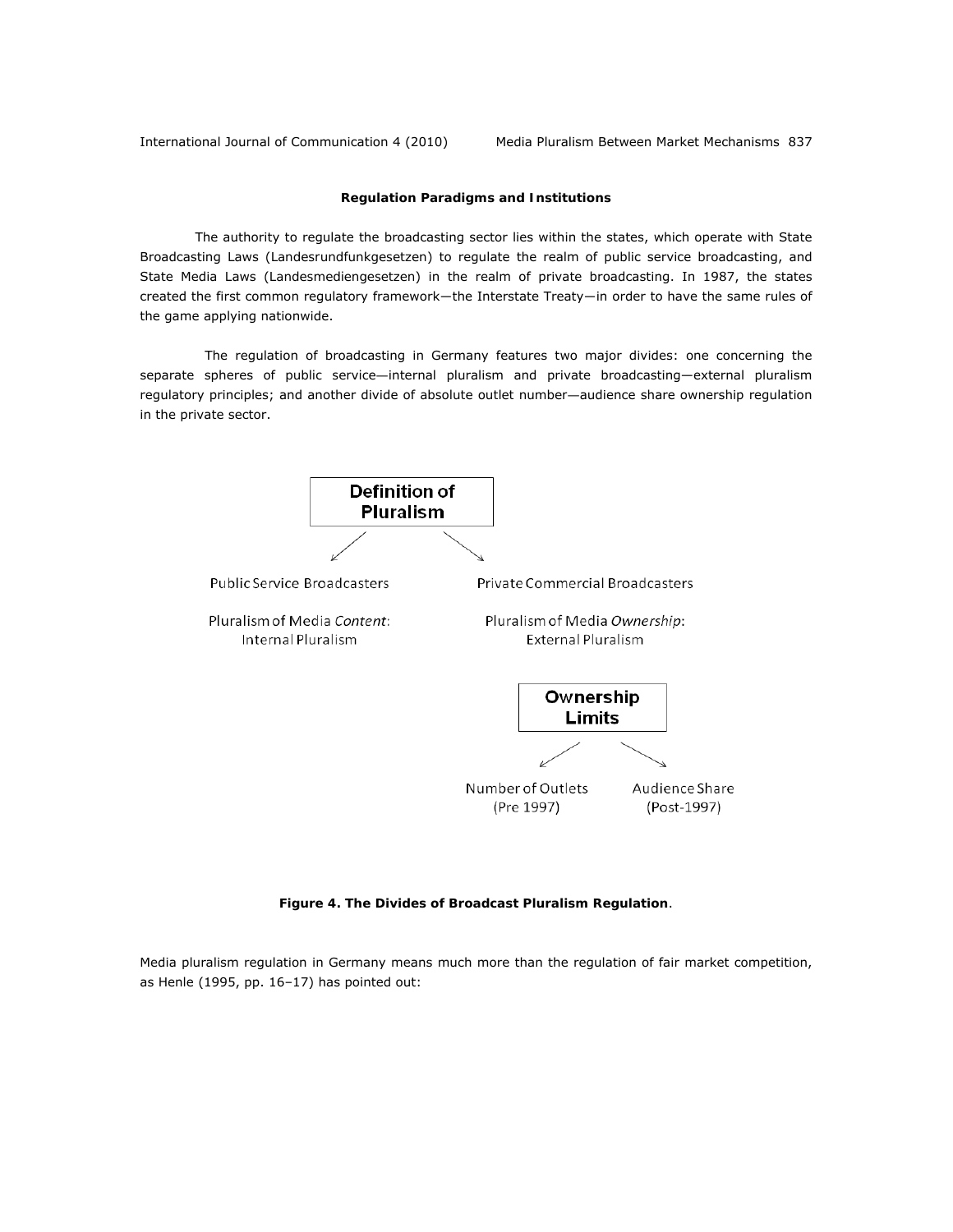Competition regulation protects competitors among themselves, in order to guarantee the functional operability of the market, but not the diversity of opinions. The legislators of Interstate Treaty on Broadcasting explicitly decided in favor of structural regulation and thus opposed a mere market regulation of pluralism development in the realm of private broadcasting.18

This is also expressed in the existence of separate regulation authorities. While media market regulation is taken care of by the Federal Competition Authority (*Bundeskartellamt*) executing the Act Against Restraints of Competition (*Gesetz gegen Wettbewerbsbeschränkungen* GWB), pluralism issues and the diversity of opinions in the media are subjected to a range of institutions: State Media Authorities (*Landesmedienanstalten*) monitoring compliance of commercial broadcasters with the Interstate Treaty, the Commission on Concentration in the Media (KEK) monitoring ownership and inhibiting the "exercise (of) a predominant impact on public opinion" of any media company, $19$  as well as the Constitutional Court, whose decisions have traditionally underlined the importance of diversity in the media.

#### **Internal Pluralism Regulation**

As public service broadcasting is not constrained by structural criteria restricting its audience reach (as is commercial broadcasting), the Interstate Treaty outlines in the public service's mandate its obligation to pluralism in content:

Public service must provide in its offerings and in its programming a comprehensive overview of international, European, national and regional events in all major spheres of life. It should hereby promote international understanding, European integration and social cohesion on a regional and national level. Its programming must serve to inform, educate, advise and entertain. It must, in particular, offer cultural contributions. Public service broadcasting must in fulfilling its mandate take into consideration the principles of objectivity and impartiality of reporting, plurality of opinion and the balance of offerings and programming. (Article 11)

Such a rigid catalog of content requirements is not applied to commercial broadcasters, yet Article 25 of the Interstate Treaty obliges them to express plurality of opinion, to give "appropriate opportunity" to important political and social groups and to take minority views into account. So-called "full programs," such as commercial channels that broadcast nationwide, cover various thematic fields (other than special-interest programs) and receive the largest audience shares, are obliged to provide inserted channels that offer at least 260 minutes per week of regional content and content from independent providers. For the purpose of this paper, we shall omit a more detailed account of internal pluralism rules and measures or possible sanctions and turn to the structural pluralism provisions established to contain commercial broadcasters.

<sup>&</sup>lt;sup>18</sup> Translation by Ulrike Klkinger.

<sup>&</sup>lt;sup>19</sup> As is laid out in the KEK's mission statement. Retrieved May 20, 2008, from http://www. kekonline.de/cgi-bin/esc/mission.html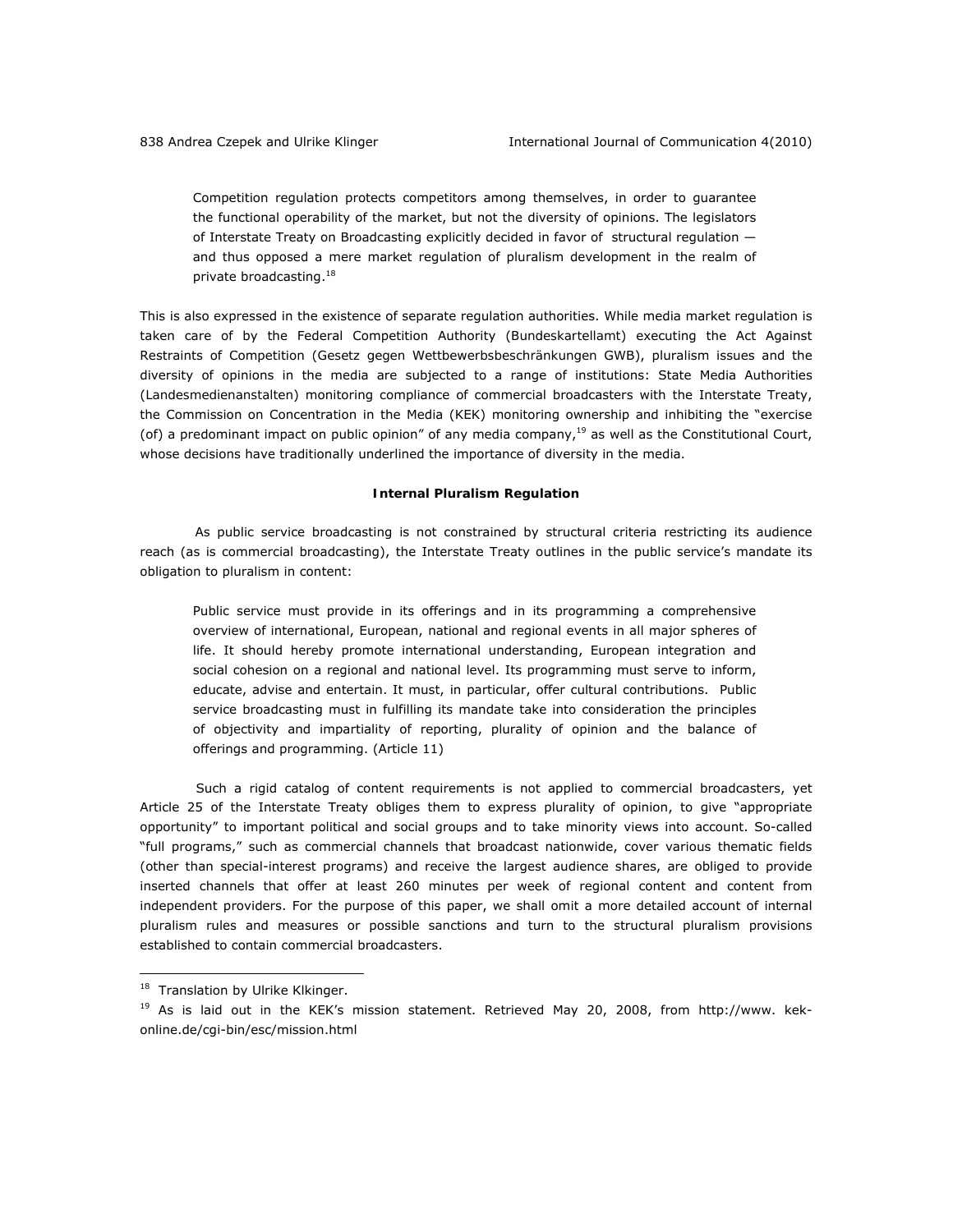#### **External Pluralism Regulation**

In Germany, external pluralism regulation applies to commercial broadcasters only. In 1997, it underwent a significant change that altered the entire logic of pluralism and created a second divide of pluralism regulation. After the "two channels maximum" paradigm failed to structure a diverse ownership pattern and instead cemented the duopoly of two private commercial competitors, legislators decided to reform media market regulation. The shift from a program-supplier (broadcaster) to a program-user (audience) approach became the dominant focus of the reform discussion: "(The audience paradigm) by now dominates the discussion with such intensity, that the pros and cons of this model are hardly ever debated and other possible solutions utterly disappeared from the agenda" (Henle, 1995, p. 73).

The concentration limit was fixed in 1997 as follows: Any person or company may operate an unlimited number of private commercial channels—until they reach "predominance of public opinion" with a TV audience share of 30%.  $^{20}$  This limit is reduced to 25% if the operator is holding a dominant position in a related media-relevant market<sup>21</sup> or its influence on public opinion in other media-relevant markets is estimated to be equivalent to a 30% TV audience share.<sup>22</sup> Setting the 30% threshold was as arbitrary as it was convenient, as from the beginning, none of the competing private commercial broadcasters came close to this limit, which allowed circumventing potential conflicts around withdrawing licenses.

One fundamental critique of the audience-based concentration limit is the method of gathering the necessary data. In its 2008 annual report, the KEK repeatedly pointed out several deficiencies in its data: audiences in public viewing were not included, nor were non-EU citizens counted.<sup>23</sup> Critical voices negated the validity of audience share as a measure for pluralism, arguing that selective exposure was a basic liberty with very heterogeneous variables leading to the formation of public opinion:

The fixed (audience) threshold of Article 26 Interstate Treaty is a fiction of average (*Durchschnittsfiktion*), providing in particular for potential influences on individual opinion formation no more but a normative significance, because not all viewers contribute equally to the measured market shares. (Kaase, 1999, p. 44)

When Axel Springer AG, the dominant German publisher $^{24}$  that also holds shares in radio stations and local TV, sought to buy the second largest broadcaster ProSiebenSAT.1 Media AG in 2005, a new challenge for the audience-share paradigm evolved: KEK had to find an innovative formula for calculating cross-media influence on public opinion. The decisive factors in weighing shares of other media markets

 $20$  For inserting regional and/or independently produced programs a two and/or three percent bonus is rewarded.

 $21$  As media-relevant markets have been defined: Advertisement, radio, press, licenses, and production (KEK, 2006, p. 252).

<sup>22</sup> See Interstate Treaty (*Rundfunkstaatsvertrag*) Article 26.

 $23$  Four of 6.3 million foreign citizens in Germany are non-EU citizens. See KEK 2008.

<sup>&</sup>lt;sup>24</sup> See (e.g.) Commission of the European Communities (2007, p. 44).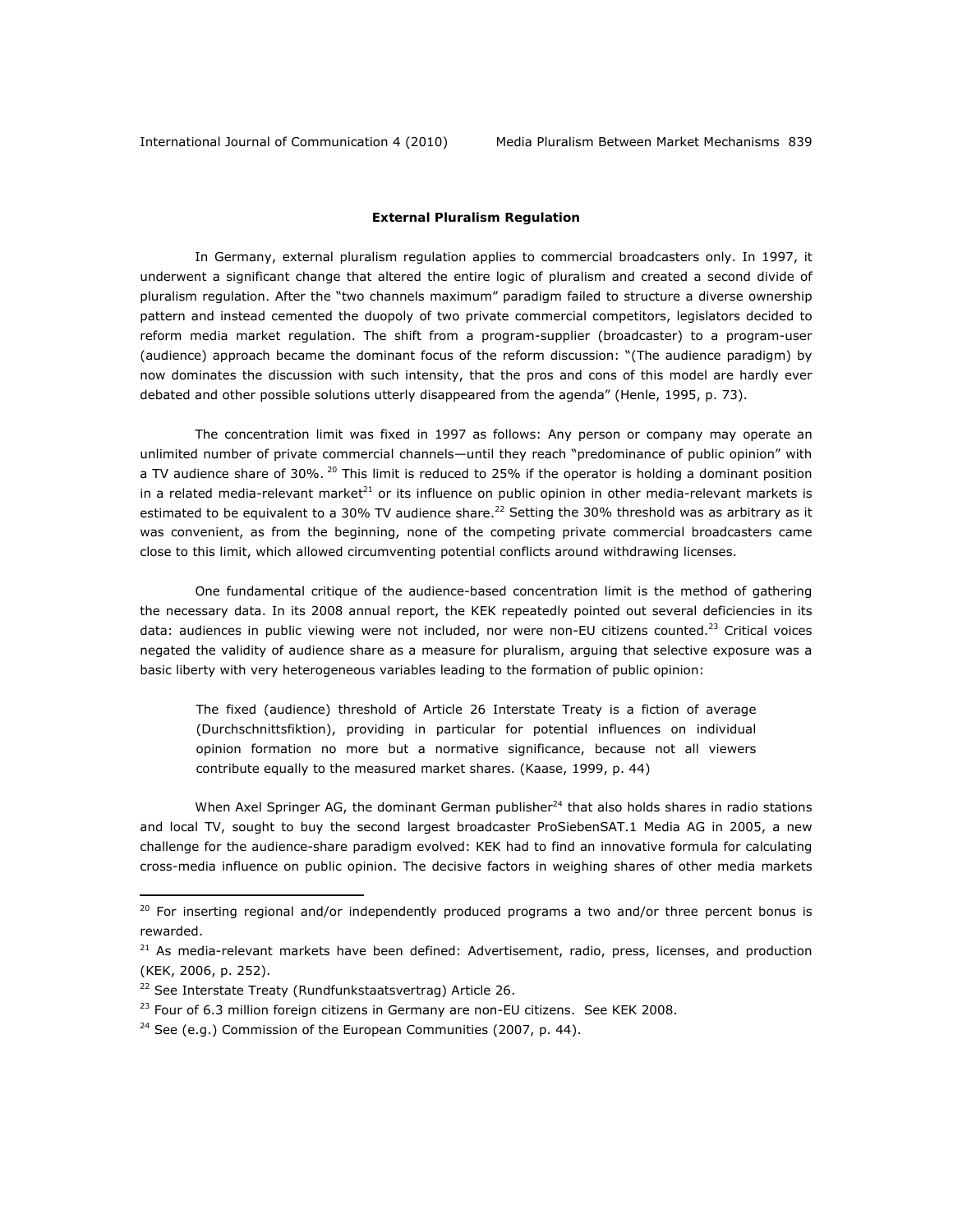and translating them into TV share equivalents were thus defined: evocative power (*Suggestivkraft*), broad effect (*Breitenwirkung*) and topicality of news (*Aktualität*). The basic assumption was that only TV fulfills all three factors completely and that the influence of other media genres on public opinion could be weighted according to their compliance to those factors (see also Just, 2009). Thus, the KEK calculated that Springer's 26% share of the daily press market was equivalent to the potential influence on public opinion posed by a TV share of  $17\%$ .<sup>25</sup> Adding together all other Springer activities in media markets,<sup>26</sup> the KEK concluded that the merger of Springer and ProSiebenSAT.1 would create a conglomerate influencing public opinion equivalent to a TV broadcaster with a 47% audience share.<sup>27</sup> Even with a 5% bonus for broadcasting regional and independently produced programs, the merger would have allowed Springer the equivalent of a 42% TV audience share, beyond the limit of assumed predominance on public opinion.

This new weighting approach has been criticized as arbitrary and unfounded. As Bornemann (2006, p. 279) pointed out: "The implicit main criterion of the renunciative decision is KEK's 'sensation of predominant power over public opinion' (…). The elaborate justification of weighted influence accounting for different markets appears to be decoration only." Adding to the skepticism toward the calculation model of "equivalent" shares came the legal debate about the legitimacy of even starting this procedure. While KEK interprets the 25%–30% rule of Article 26 Interstate Treaty as not being a binding threshold to start investigations, other legal interpretations have concluded that ProSiebenSat.1 Media AG only reached about 22% of audience shares and thus had remained below the legal threshold to *assumed predominant impact* on public opinion, the central paradigm of pluralism regulation in the broadcasting sector. Therefore, so the argument goes, KEK had no legitimate incentive to either develop and apply a new weighting model in this case or to declare the merger unlawful. However, KEK's decision to reject the merger was confirmed by the Bavarian Administrative Court (*Bayerisches Verwaltungsgericht*) in November 2007. As the court's decision is still under review, the legal debate remains open.<sup>28</sup>

#### **Conclusion**

The development of the newspaper market in Germany illustrates the impact of political decision making based on certain paradigms and priorities. These in turn are shaped by the (economic) interests of important actors. In the case of the German print media sector, the following can be observed.

• The unique merger control regulation using the fusion control law (which exists in the context of competition law) to safeguard pluralism is increasingly under pressure, even though an initiative to change the law was curbed in 2004.

<sup>&</sup>lt;sup>25</sup> Weighting coefficient is 2/3.

<sup>&</sup>lt;sup>26</sup> As (bi-) weekly and monthly journals (1/10), TV program journals (1/7), Internet (1/2), radio (1/2) (weighting coefficient).

 $27$  22% ProSiebenSAT.1 and 25% Springers media-relevant equivalents.

<sup>&</sup>lt;sup>28</sup> See KEK (2008, p. 335).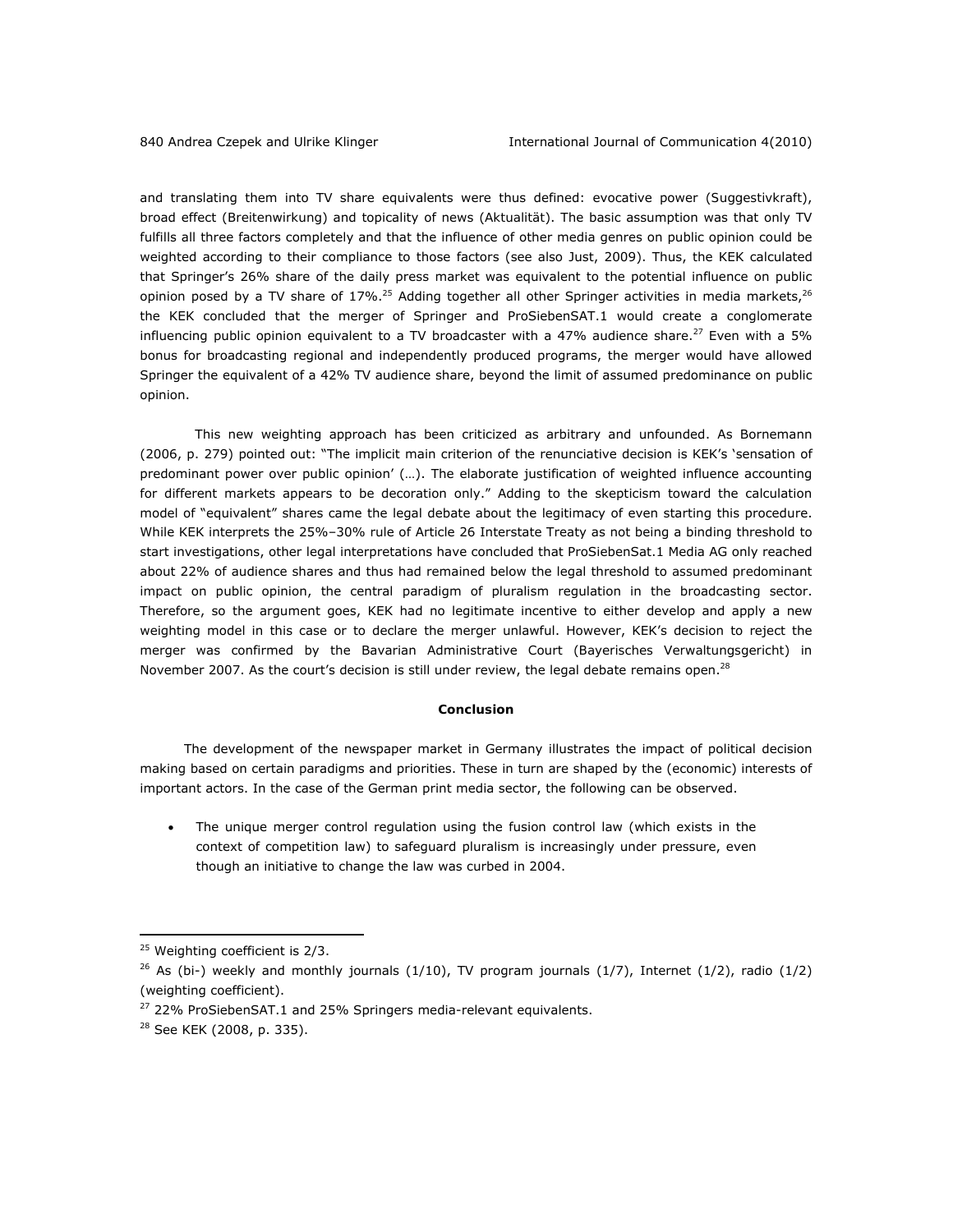- The merger control law has not prevented regional monopolization, as it does not apply to ceasing publications, nor does it bring about new newspapers.
- The case of the selling off the former Socialist Party newspapers in the East German states to West German publishing companies, maintaining the external structure of single large regional newspapers, is an example of a missed opportunity to restructure the media system after reunification.

The development shows that a market-oriented liberal paradigm prevails in German media policy, while the pluralism paradigm is neglected.

Being one of the most diverse and competitive broadcast markets in Europe, the German dual system of public service and private commercial broadcasters still poses challenges to regulators, who seek to avoid a "predominant influence on public opinion." Starting with an approach that limited the number of programs for each commercial broadcaster to two, the German *länder* turned toward a new model in 1997. The audience-share limit approach for private commercial broadcasters has further stabilized duopoly in the private market. The attempt to cross-media merge ProSiebenSAT.1 and Springer in 2005 brought about a new model to weigh market/audience shares based on equivalence. Digitalization was completed by 2008, yet it has not broken the dominance of the two major broadcasting outlets regarding audience shares. The German case of broadcast regulation demonstrated the importance to regulate pluralism, not just competition and the normative and methodological problems involved in such an ambitious approach.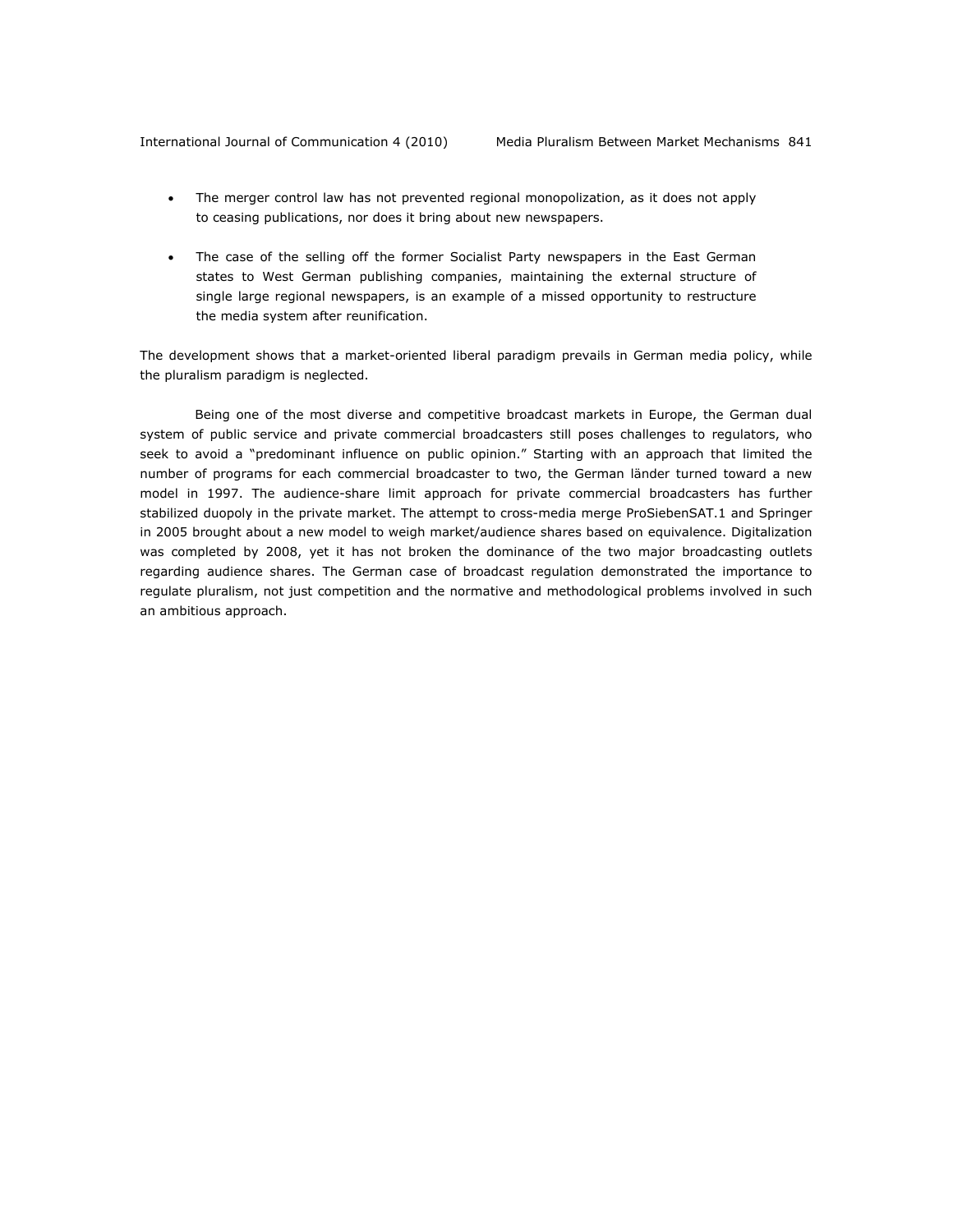# **References**

- ALM [Association of State Media Authorities for Broadcasting in Germany]. (2005). ALM Jahrbuch 2005– Landesmedienanstalten und privater Rundfunk in Deutschland. [ALM Annual Report–State Media Authorities and Private Broadcasting in Germany], Berlin:Vistas.
- BDZV (Bundesverband Deutscher Zeitungsverleger e.V). [Association of German newspaper publishers]. (2009): Markttrends und Daten. Published August 2009, retrieved October 28, 2009, from http://www.bdzv.de/markttrends\_und\_daten.html
- Betzel, M., & Ward, D. (2004). The regulation of public service broadcasting in western Europe, *Trends in* Communication *12* (1): 47–62.
- Borneman, R. (2006). Wie die KEK gefühlte Meinungsmacht in Eigriffskompetenz umrechnet [How KEK translates perceived power over public opinion into intervention competence]. MMR *(5):* 275– 279.
- Commission of the European Communities. (2007). Media pluralism in the Member States of the European Union. SEC (2007) *32*.
- Diller, A. (1999). Öffentlich-Rechtlicher Rundfunk [Public Service Broadcasting], J. Wilke (ed.) Mediengeschichte der Bundesrepublik Deutschland [Media History of the Federal Republic of Germany]. Bonn: BPB: 167–191.
- Hallin, D. C., & Mancini, P. (2004). Comparing media systems. Three models of media and politics. Cambridge: Cambridge University Press.
- Heinrich, J. (2001). Medienökonomie: Mediensystem, Zeitung, Zeitschrift, Anzeigenblatt. [Media economy:Media system, Newspapers, Magazines, Advertisement papers]. Vol. 1, Wiesbaden: VS Verlag.
- Held, B., & Simeon, T. (1994). Die zweite Stunde Null: Berliner Tageszeitungen nach der Wende (1989 1994); Marktstrukturen, Verlagsstrategien, publizistische Leistungen. [The second zero hour: Newspapers in Berlin after the Change (1989–1994); Market structures, Publishers' Strategies, Journalistic Performance]. Berlin: Spiess.
- Henle, V. (1995). Erfahrungsbericht der Landesmedienanstalten zur Sicherung der Veranstalter- und Beteilungsvielfalt im bundesweit verbreiteten Rundfunk (DLM Konzentrationsbericht). [Field Report of the State Media Authorities on Securing Diversity of Broadcasting Organizations and Participants, DLM Conglomeration Report]. *Schriftenreihe der Landesmedienanstalten,* Vol. 4: Die Sicherung der Meinungsvielfalt. Berichte, Gutachten und Vorschläge zur Fortentwicklung des Rechts der Medienkonzentrationskontrolle. Berlin: pp. 9–126.